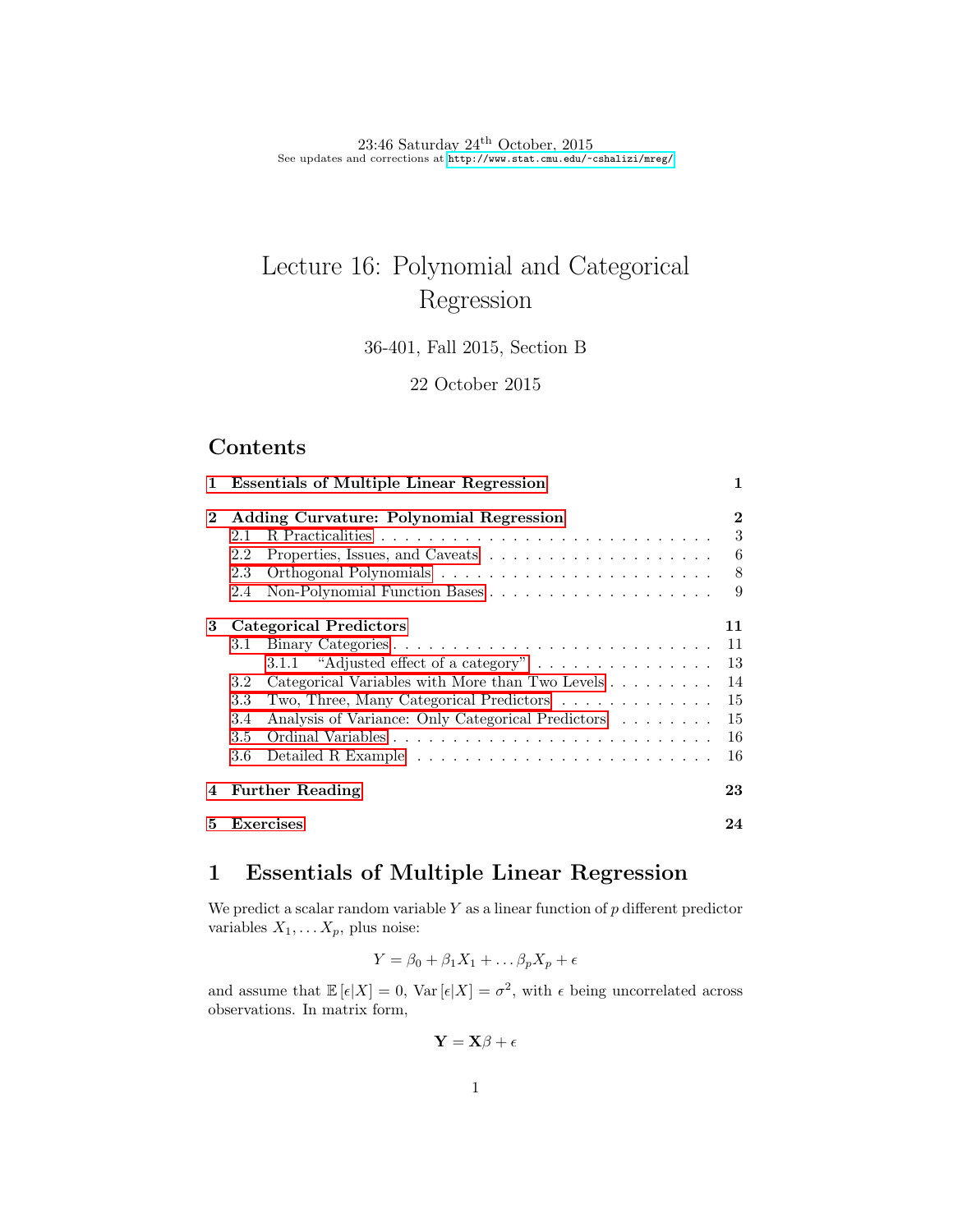the design matrix  $\bf{X}$  including an extra column of 1s to handle the intercept, and  $\mathbb{E}[\epsilon | \mathbf{X}] = \mathbf{0}$ , Var  $[\epsilon | \mathbf{X}] = \sigma^2 \mathbf{I}$ .

If we add the Gaussian noise assumption,  $\epsilon \sim MVN(0,\sigma^2I)$ , independent of all the predictor variables.

The least squares estimate of the coefficient vector, which is also the maximum likelihood estimate if the noise is Gaussian, is

$$
\widehat{\beta} = (\mathbf{x}^T \mathbf{x})^{-1} \mathbf{x}^T \mathbf{y}
$$

These are unbiased, with variance  $\sigma^2(\mathbf{x}^T\mathbf{x})^{-1}$ . Under the Gaussian noise assumption,  $\hat{\beta}$  itself has a Gaussian distribution. The standard error  $\hat{\mathcal{se}}\left[\hat{\beta}_i\right] =$  $\sigma \sqrt{(\mathbf{x}^T \mathbf{x})_{ii}^{-1}}$ . Fitted values are given by  $\mathbf{x}\hat{\beta} = \mathbf{H}\mathbf{y}$ , and residuals by  $\mathbf{e} =$  $(I-H)y$ . Fitted values  $\hat{m}$  and residuals e are also unbiased and have Gaussian distributions, with variance matrices  $\sigma^2 \mathbf{H}$  and  $\sigma^2(\mathbf{I} - \mathbf{H})$ , respectively.

When (as is usually the case)  $\sigma^2$  is unknown, the maximum likelihood estimator is the in-sample mean-squared error,  $n^{-1}(e^T e)$  is a negatively biased estimator of  $\sigma^2$ :  $\mathbb{E}[\hat{\sigma}^2] = \sigma^2 \frac{n-p-1}{n}$ . Under the Gaussian noise assumption,  $n\hat{\sigma}^2/\sigma^2 \sim \chi^2_{n-p-1}$ . Also under the Gaussian noise assumption, the Gaussian sampling distribution of any particular coefficient or conditional mean can be converted into a t distribution, with  $n - p - 1$  degrees of freedom, by using the appropriate standard error, obtained by plugging in the de-biased estimate of  $\sigma^2$ .

None of these results require any assumptions on the predictor variables  $X_i$ , except that they take real numerical values, and that they are linearly independent.

# <span id="page-1-0"></span>2 Adding Curvature: Polynomial Regression

Because the predictor variables are almost totally arbitrary, there is no harm in making one predictor variable a function of another, so long as it isn't a linear function. In particular, there is nothing wrong with a model like

$$
Y = \beta_0 + \beta_1 X_1 + \beta_2 X_1^2 + \dots + \beta_d X_1^d + \beta_{d+1} X_2 + \dots + \beta_{p+d-1} X_p + \epsilon
$$

where instead of Y being linearly related to  $X_1$ , it's polynomially related, with the order of the polynomial being d. We just add  $d-1$  columns to the design matrix **x**, containing  $x_1^2, x_1^3, \ldots, x_1^d$ , and treat them just as we would any other predictor variables. With this expanded design matrix, it's still true that  $\hat{\mathbf{x}} =$  $(\mathbf{x}^T \mathbf{x})^{-1} \mathbf{x}^T \mathbf{y}$ , that fitted values are **Hy** (using the expanded x to get **H**), etc. The number of degrees of freedom for the residuals will be  $n - (p + 1 + (d - 1))$ .

Nor is there principled reason why every predictor variable can't have its own polynomial, each with (potentially) a different degree  $d_i$ . In that case, numbering the  $\beta$ s sequentially gets tricky, and better notation would be something like

$$
Y = \beta_0 + \sum_{i=1}^{p} \sum_{j=1}^{d_i} \beta_{i,j} X_i^j + \epsilon
$$

23:46 Saturday 24th October, 2015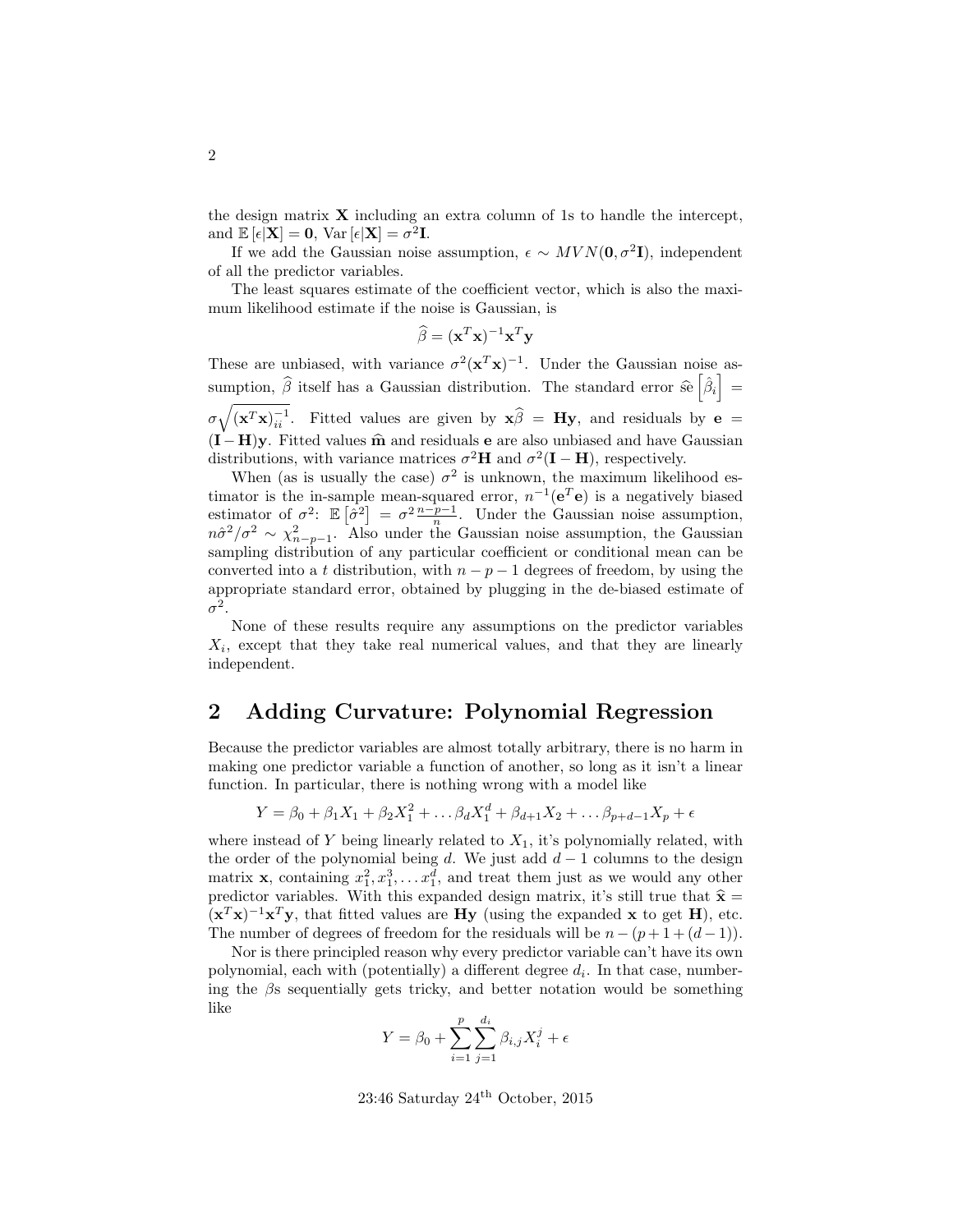though then we'd have to remember to "stack" the  $\beta_{i,j}$ s into a vector of length  $1 + \sum_{i=1}^{p} d_i$  for estimation.

Mathematically, we are treating  $X_i$  and  $X_i^2$  (and  $X_i^3$ , etc.) as distinct predictor variables, but that's fine, since they won't be linearly dependent on each other<sup>[1](#page-2-1)</sup>, or linearly dependent on other predictors<sup>[2](#page-2-2)</sup>. Again, we just expand the design matrix with extra columns for all the desired powers of each predictor variable. The number of degrees of freedom for the residuals will be  $n - (1 + \sum_i d_i)$ .

There are a bunch of mathematical and statistical points to make about polynomial regression, but let's take a look at how we'd actually estimate one of these models in R first.

#### <span id="page-2-0"></span>2.1 R Practicalities

There are a couple of ways of doing polynomial regression in R.

The most basic is to manually add columns to the data frame with the desired powers, and then include those extra columns in the regression formula:

 $df$  $x.sq$  <-  $df$  $x^2$ lm(y~x+x.sq, data=df)

I do not recommend using this form, since it means that you need to do a lot of repetitive, boring, error-prone work, and get it exactly right. (For example, to do predictions with predict, you'd need to specify the values for all the powers of all the predictors.)

A somewhat more elegant alternative is to tell R to use various powers in the formula itself:

 $lm(y \text{ x } + l(x \text{ '2}), data=df)$ 

Here  $I()$  is the **identity function**, which tells R "leave this alone". We use it here because the usual symbol for raising to a power,  $\hat{\ }$ , has a special meaning in linear-model formulas, relating to interactions. (We'll cover this in Lecture 19, or, if you're impatient, see help(formula.lm).) When you do this, lm will create the relevant columns in the matrix it uses internally to calculate the estimates, but it leaves df alone. When it comes time to make a prediction, however, R will take care of the transformations on the new data.

Finally, since it can grow tedious to write out all the powers one wants, there is the convenience function poly, which will create all the necessary columns for a polynomial of a specified degree:

<span id="page-2-1"></span><sup>&</sup>lt;sup>1</sup>Well, hardly ever: if  $X_i$  was only ever, say, 0 or 1, then it would be each to  $X_i^2$ . Such awkward cases happen with probability 0 for continuous variables.

<span id="page-2-2"></span><sup>2</sup>Again, you can contrive awkward cases where this is not true, if you really want to. For instance, if  $X_1$  and  $X_2$  are horizontal and vertical coordinates of points laid out on a circle, they are linearly independent of each other and of their own squares, but  $X_1^2$  and  $X_2^2$  are linearly dependent. (Why?) The linear dependence would be broken if the points were laid out in an ellipse or oval, however. (Why?)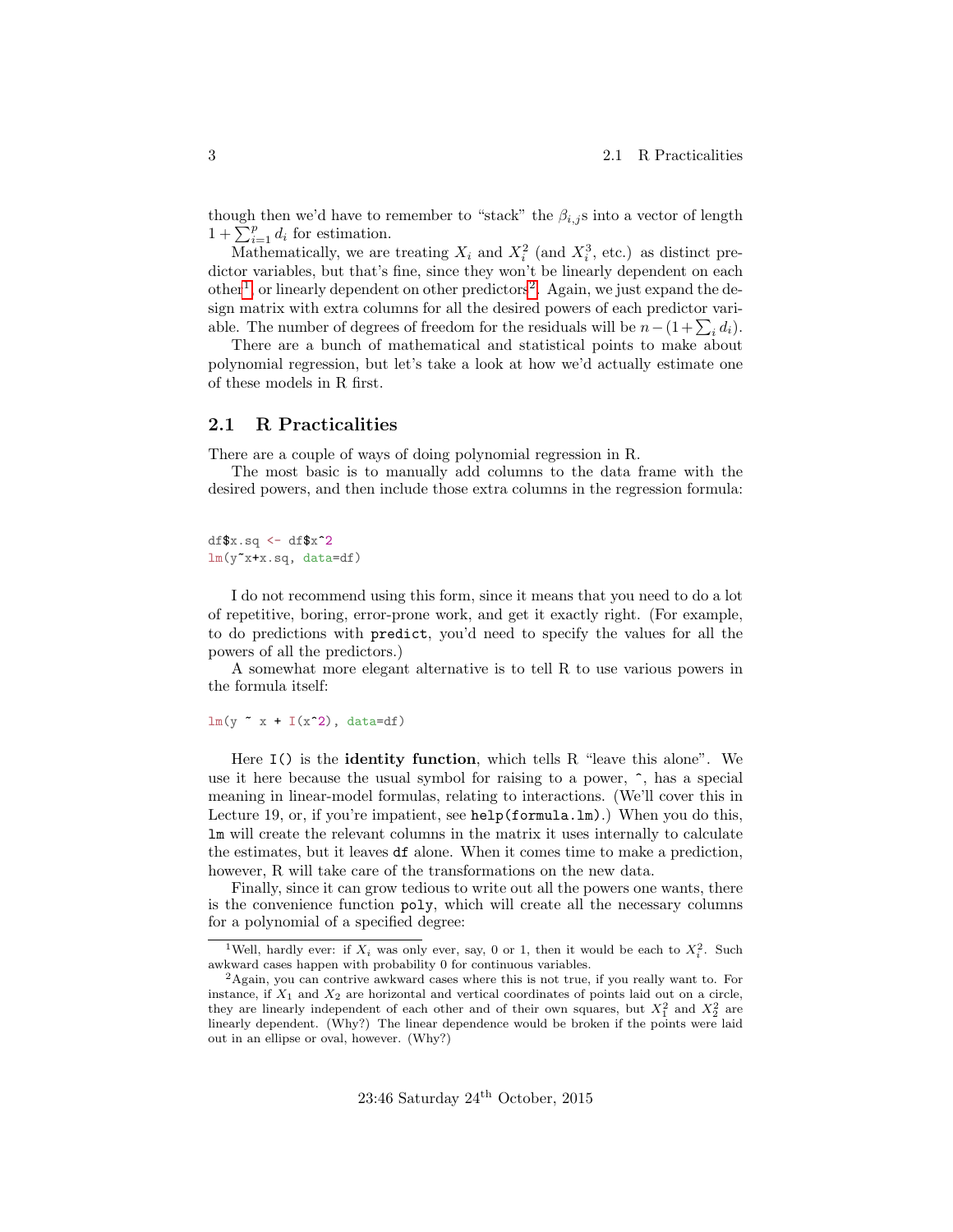$lm(y \text{ poly}(x,2), data=df)$ 

Here the second argument, degree, tells poly what order of polynomial to use. R remembers how this works when the estimated model is used in predict. My advice is to use poly, but the other forms aren't wrong.

Small demo Here is a small demo of polynomial regression, using the data from the first data analysis project.

```
# Load the data
mobility <- read.csv("http://www.stat.cmu.edu/~cshalizi/mreg/15/dap/1/mobility.csv")
mob.quad <- lm(Mobility ~ Commute + poly(Latitude,2)+Longitude, data=mobility)
```
This fits a quadratic in the Latitude variable, but linear terms for the other two predictors. You will notice that summary does nothing strange here:

```
summary(mob.quad)
##
## Call:
## lm(formula = Mobility ~ Commute + poly(Latitude, 2) + Longitude,
## data = mobility)
##
## Residuals:
## Min 1Q Median 3Q Max
## -0.12828 -0.02384 -0.00691 0.01722 0.32190
##
## Coefficients:
## Estimate Std. Error t value Pr(>|t|)
## (Intercept) -0.0261223 0.0121233 -2.155 0.0315
## Commute 0.1898429 0.0137167 13.840 < 2e-16
## poly(Latitude, 2)1 0.1209235 0.0475524 2.543 0.0112
## poly(Latitude, 2)2 -0.2596006 0.0484131 -5.362 1.11e-07
## Longitude -0.0004245 0.0001394 -3.046 0.0024
##
## Residual standard error: 0.04148 on 724 degrees of freedom
## Multiple R-squared: 0.3828,Adjusted R-squared: 0.3794
## F-statistic: 112.3 on 4 and 724 DF, p-value: < 2.2e-16
```
and we can use predict as usual:

```
predict(mob.quad, newdata=data.frame(Commute=0.298,
                    Latitude=40.57, Longitude=-79.58))
## 1
```
## 0.07079416

See also Figure [1](#page-4-0) for an illustration that this really is giving us behavior which is non-linear in the Latitude variable.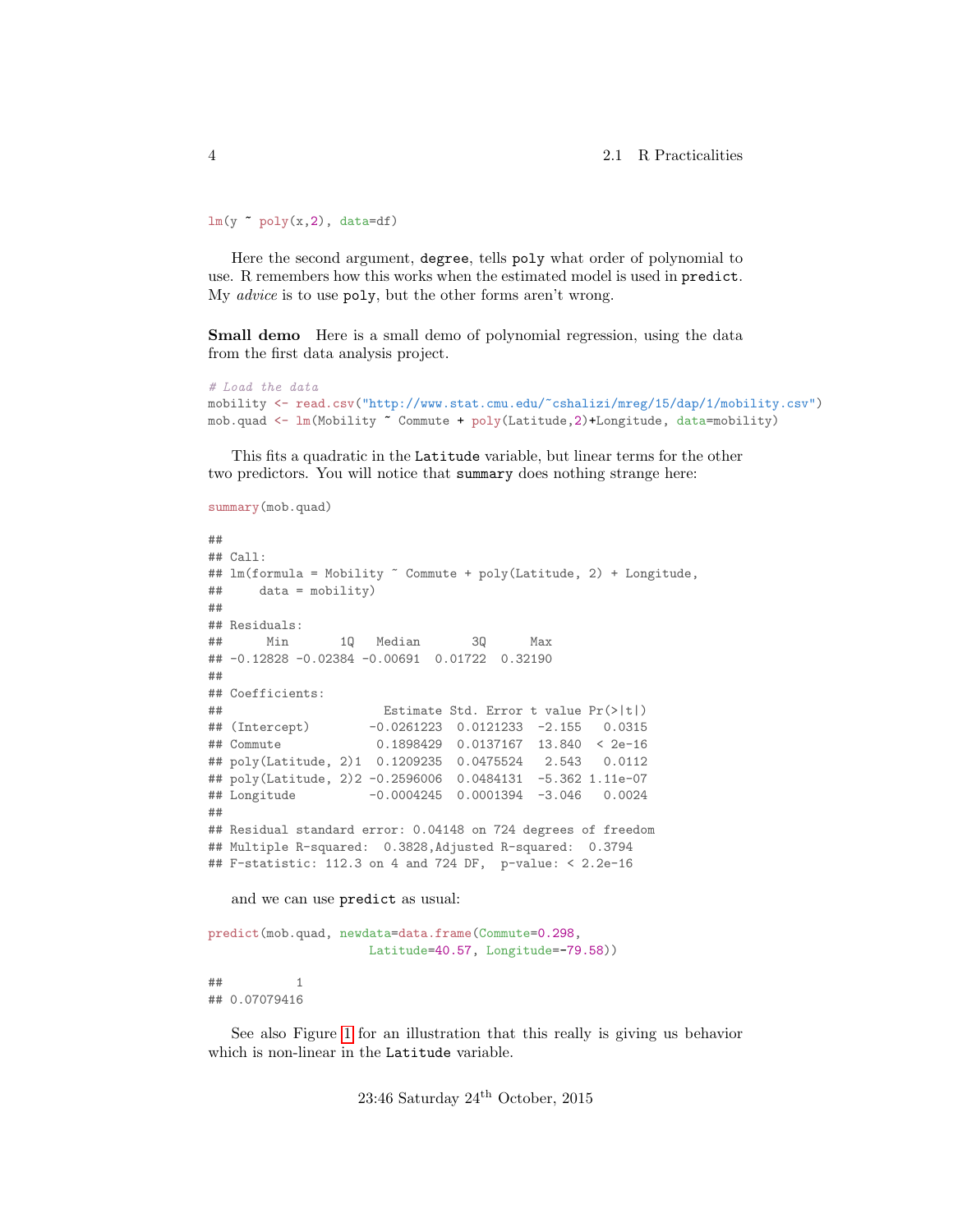5 2.1 R Practicalities

<span id="page-4-0"></span>

hypothetical.pghs <- data.frame(Commute=0.287, Latitude=seq(from=min(mobility\$Latitude), to=max(mobility\$Latitude), length.out=100), Longitude=-79.92) plot(hypothetical.pghs\$Latitude, predict(mob.quad, newdata=hypothetical.pghs), xlab="Latitude", ylab="Expected mobility", type="l")

FIGURE 1: Predicted rates of economic mobility for hypothetical communities at the same longitude as Pittsburgh, and with the same proportion of workers with short commutes, but different latitudes.

23:46 Saturday  $24^{\rm th}$  October, 2015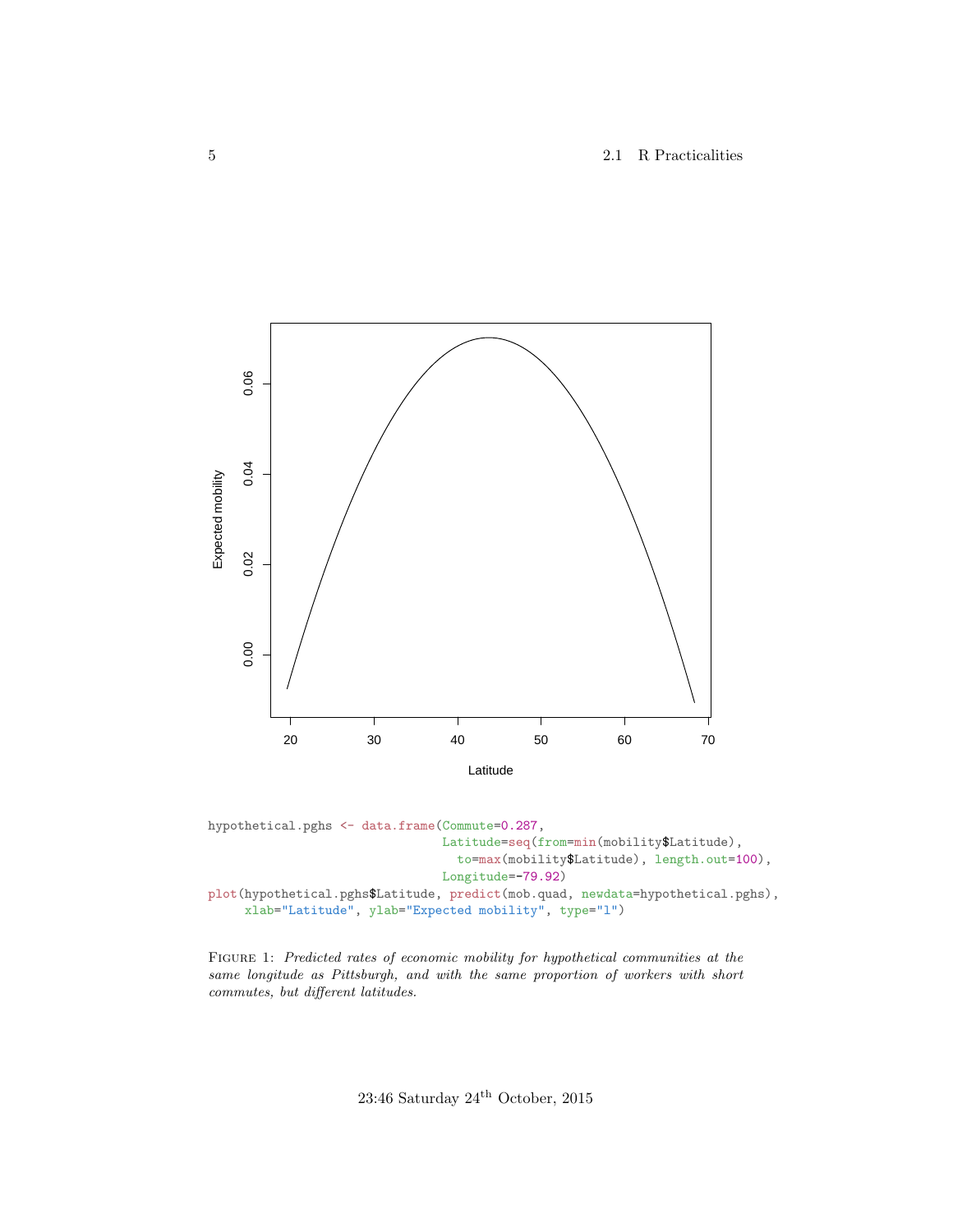#### <span id="page-5-0"></span>2.2 Properties, Issues, and Caveats

Diagnostic plots The appropriate diagnostic plot is of residuals against the predictor. There is no need to make separate plots of residuals against each power of the predictor.

Smoothness Polynomial functions vary continuously in all their arguments. In fact, they are "smooth" in the sense in which mathematicians use that word, meaning that all their derivatives exist and are continuous, too. This is desirable if you think the real regression function you're trying to model is smooth, but not if you think there are sharp thresholds or jumps. Polynomials *can* approximate thresholds arbitrarily closely, but you end up needing a very high order polynomial.

Interpretation In a linear model, we were able to offer simple interpretations of the coefficients, in terms of slopes of the regression surface.

In the multiple linear regression model, we could say

$$
\beta_i = \mathbb{E}[Y|X_i = x_i + 1, X_{-i} = x_{-i}] - \mathbb{E}[Y|X_i = x_i, X_{-i} = x_{-i}]
$$

(" $\beta_i$  is the difference in the expected response when  $X_i$  is increased by one unit, all other predictor variables being equal"), or

$$
\beta_i = \frac{\mathbb{E}[Y|X_i = x_i + h, X_{-i} = x_{-i}] - \mathbb{E}[Y|X_i = x_i, X_{-i} = x_{-i}]}{h}
$$

(" $\beta_i$  is the slope of the expected response as  $X_i$  is varied, all other predictor variables being equal"), or

$$
\beta_i = \frac{\partial \mathbb{E}[Y|X=x]}{\partial x_i}
$$

(" $\beta_i$  is the rate of change in the expected response as  $X_i$  varies"). None of these statements is true any more in a polynomial regression.

Take them in reverse order. The rate of change in  $\mathbb{E}[Y|X]$  when we vary  $X_i$ is now

$$
\frac{\partial \mathbb{E}\left[Y|X=x\right]}{\partial x_i} = \sum_{j=1}^d j\beta_{i,j} x_i^{j-1}
$$

This not only involves all the coefficients for all the powers of  $X_i$ , but also has a different answer at different points  $x_i$ . The linear coefficient on  $X_i$ ,  $\beta_{i,1}$ , is the rate of change when  $X_i = 0$ , but not otherwise. There just is no one answer to "what's the rate of change?".

Similarly, if we ask for the slope,

$$
\frac{\mathbb{E}[Y|X_i = x_i + h, X_{-i} = x_{-i}] - \mathbb{E}[Y|X_i = x_i, X_{-i} = x_{-i}]}{h}
$$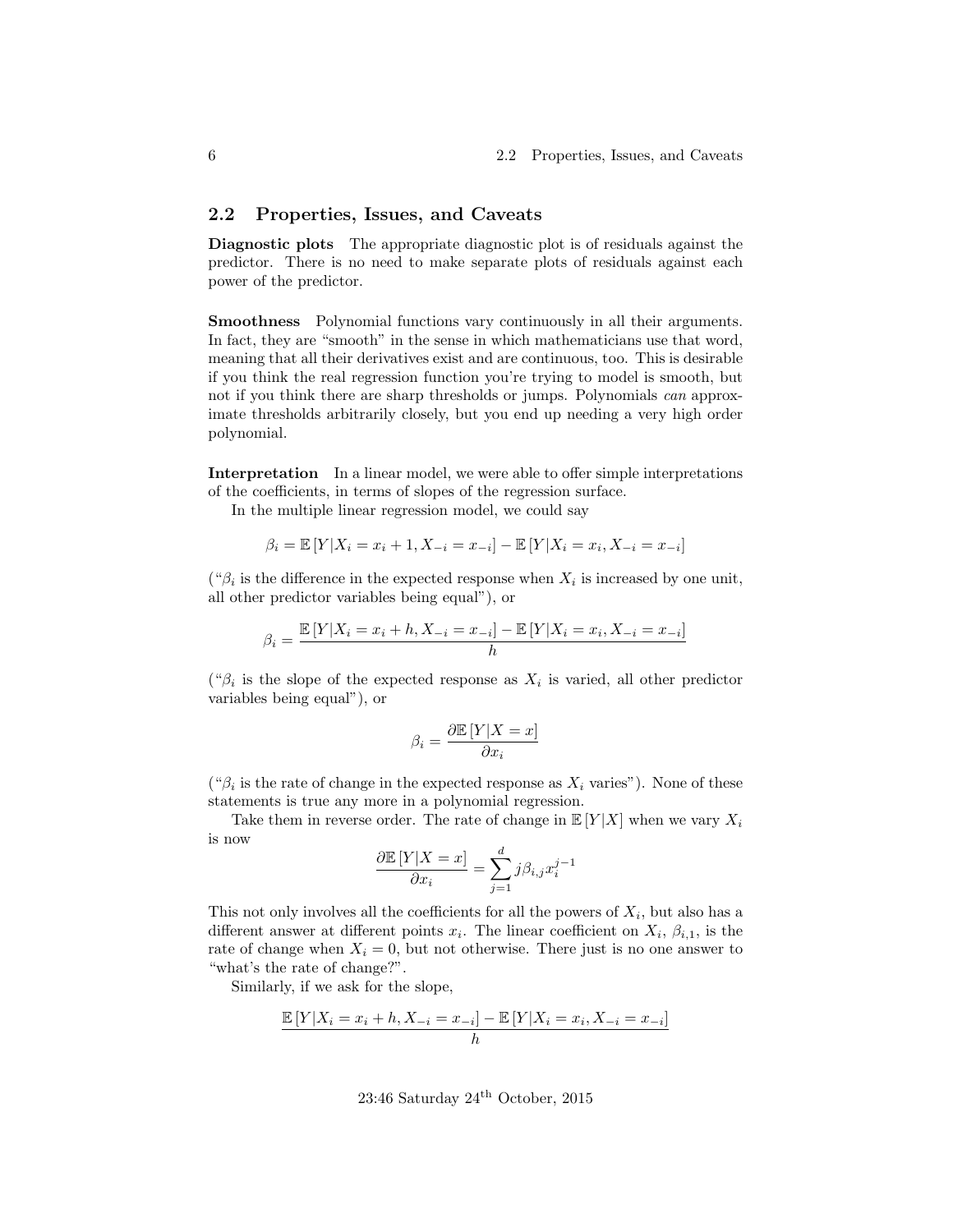that isn't given by one single number either; it depends on the starting value  $x_i$  and the size of the change h. If h is very close to very, the slope will be approximately  $h\sum_{j=1}^d j\beta_{i,j}x_i^{j-1}$ , but not, generally, otherwise. If you really want to know, you have to actually plug in to the polynomial.

Finally, the change associated with a one-unit change in  $X_i$  is just a special case of the slope when  $h = 1$ , and so not equal to any of the coefficients either. It will definitely change as the starting point  $x_i$  changes.

Rather than trying to give one single rate of change (or slope or responseassociated-to-a-one-unit-change) when none exists, a more honest procedure is to make a plot, either of the polynomial itself, or of the derivative. (See the example in the model report for the first DAP.)

Interpreting the polynomial as a transformation of  $X_i$  If you really wanted to, you could try to complete the square (cube, other polynomial) to re-write the polynomial

$$
\beta_1 X_1 + \beta_2 X_1^2 + \dots \beta_d X_1^d = k + \beta_d \prod_{j=1}^d (X_1 - c_j)
$$

You could then say that  $\beta_d$  was the change in the response for a one-unit change in  $\prod_{j=1}^d (X_1 - c_j)$ , etc., etc. The zeroes or roots of the polynomial,  $c_j$ , will be functions of the coefficients on the lower powers of  $X_1$ , but their sampling distributions, unlike those of the  $\beta_j$ , would be very tricky, and so, consequently, would their confidence sets. Moreover, it is not very common for the transformed predictor  $\prod_{j=1}^{d} (X_1 - c_j)$  to itself be a particularly interpretable variable, so this is often a considerable amount of work for little gain.

"Testing for nonlinearity" It is not uncommon to see people claiming to test whether the relationship between  $Y$  and  $X_i$  is linear by adding a quadratic term in  $X_i$  and testing whether the coefficient on it significantly different from zero. This would work fine if you knew that the only possible sort of nonlinearity was quadratic — that if the relationship wasn't a straight line, it was a parabola. Since it is perfectly possible to have a very nonlinear relationship where the coefficient on  $X_i^2$  is zero, this is not a very powerful test.

Over-fitting and wiggliness A polynomial of degree  $d$  can exactly fit any  $d$ points. (Any two points lie on a line, any three on a parabola, etc.) Using a highorder polynomial, or even summing a large number of low-order polynomials, can therefore lead to curves which come very close to the data we used to estimate them, but predict very badly. In particular, high-order polynomials can display very wild oscillations in between the data points. Plotting the function in between the data points (using predict) is a good way of noting this. We will also look at more formal checks when we cover cross-validation later in the course.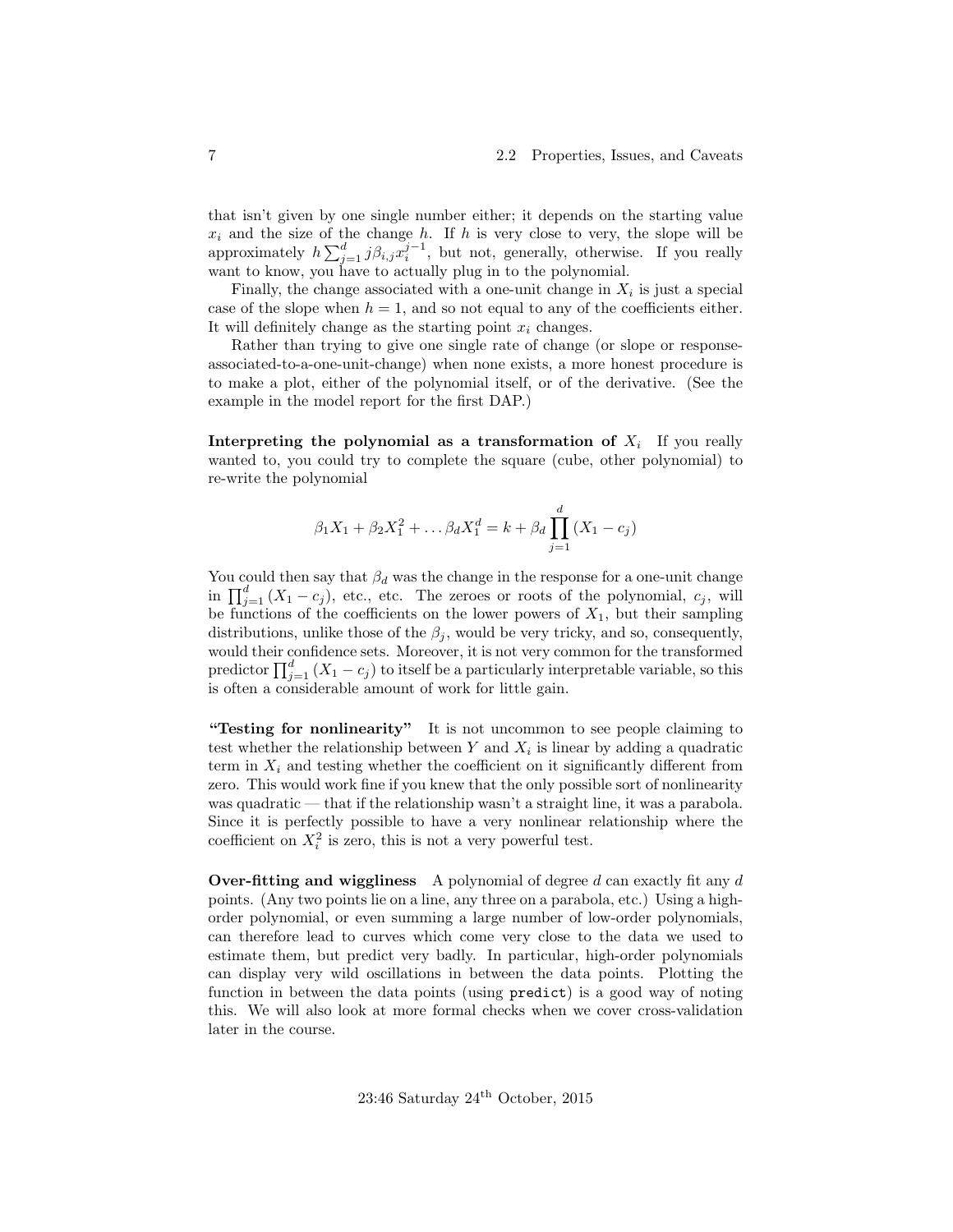Picking the polynomial order The best way to pick the polynomial order is on the basis of some actual scientific theory which says that the relationship between Y and  $X_i$  should, indeed, by a polynomial of order  $d_i$ . Failing that, carefully examining the diagnostic plots is your next best bet. Finally, the methods we'll talk about for variable and model selection in forthcoming lectures can also be applied to picking the order of a polynomial, though as we will see, you need to be very careful about what those methods actually do, and whether that's really what you want.

#### <span id="page-7-0"></span>2.3 Orthogonal Polynomials

I have written out polynomial regression above in its most readily-comprehended way, but that is not always the most best way to estimate it. We know, from our previous examination of multiple linear regression, that we'll get smaller standard errors when our predictor variables are uncorrelated. While  $X_i$  and its higher powers are linearly independent, they are generally (for most distributions) somewhat correlated. An alternative to regressing on the powers of  $X_i$  is to regress on linear function of  $X_i$ , a quadratic function of  $X_i$ , a cubic, etc., which are chosen so that they are un-correlated on the data. These functions, being uncorrelated, are called orthogonal. Any polynomial could also be expressed as a linear combination of these basis functions, which are thus called orthogonal polynomials. The advantage, again, is that the estimates of coefficients on these basis functions have less variance than using the powers of  $X_i$ .

In fact, this is what the poly function does by default; to force it to use the powers of  $X_i$ , we need to set the raw option to TRUE.

To be concrete, let's start with the linear function. We'll arrange it so that it has mean zero (and therefore doesn't contribute to the intercept):

$$
\sum_{i=1}^{n} \alpha_{i10} + \alpha_{i11} x_{i1} = 0
$$

Here I am using  $\alpha_{ijk}$  to indicate the coefficient on  $X_i^k$  in the j<sup>th</sup> order basis function for  $X_i$ . This is one equation with two unknowns, so we need another equation to be able to solve the system. What poly does is to impose a constraint on the sample variance:

$$
\sum_{i=1}^{n} (\alpha_{i10} + \alpha_{i11} x_{i1})^2 = 1
$$

(Why is this a constraint on the variance?) The quadratic function is found by requiring that it have mean zero,

$$
\sum_{i=1}^{n} \alpha_{i20} + \alpha_{i21} x_{i1} + \alpha_{i22} x_{i1}^{2} = 0,
$$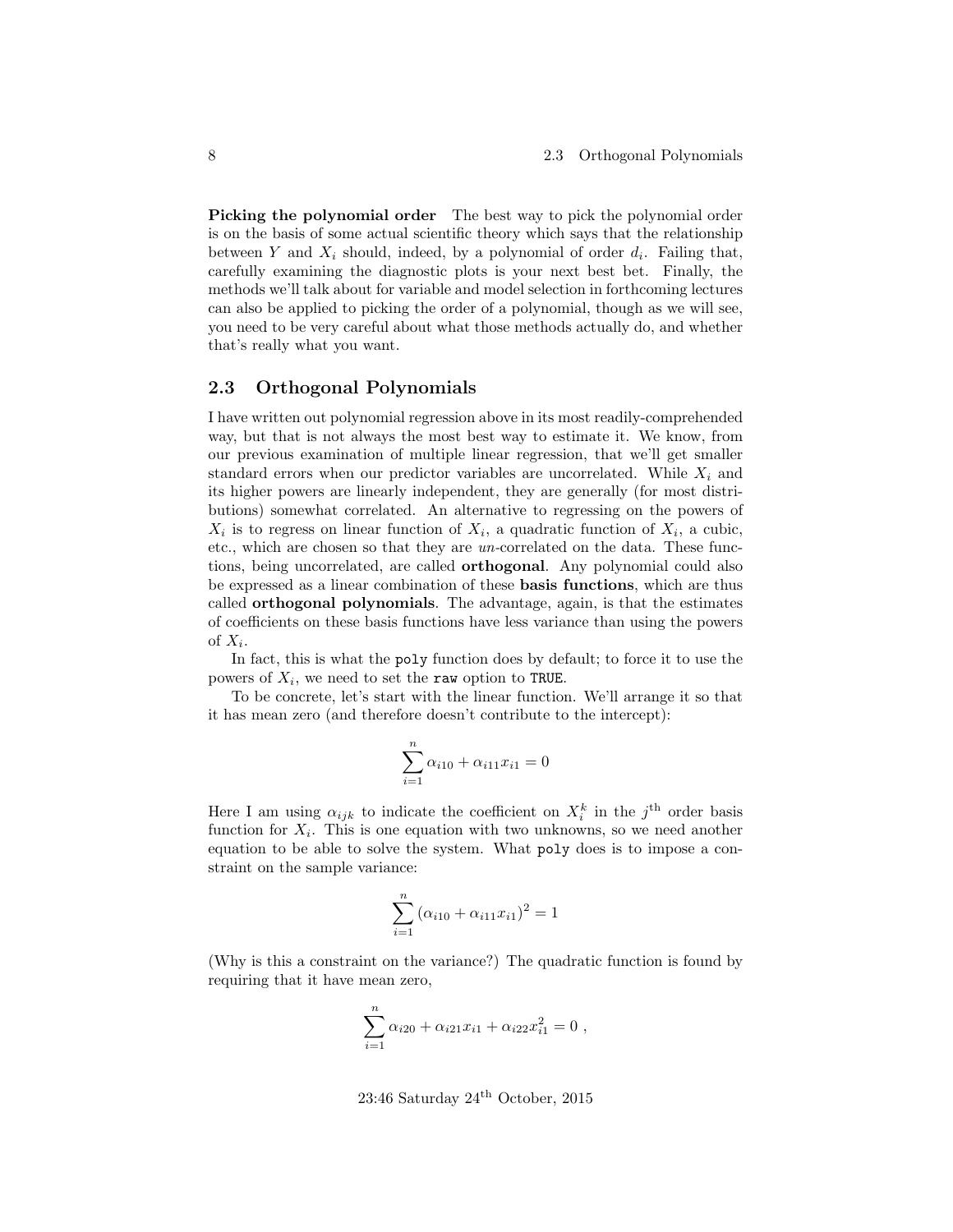#### 9 2.4 Non-Polynomial Function Bases

that it be uncorrelated with the linear function,

$$
\sum_{i=1}^{n} (\alpha_{i10} + \alpha_{i11} x_{i1}) (\alpha_{i20} + \alpha_{i21} x_{i1} + \alpha_{i22} x_{i1}^2) = 0,
$$

and that it have the same variance as the linear function:

$$
\sum_{i=1}^{n} (\alpha_{i20} + \alpha_{i21}x_{i1} + \alpha_{i22}x_{i1}^{2})^{2} = 1
$$

To get the j<sup>th</sup> basis function, we need all the  $j-1$  basis functions that came before it, so we can make sure it has mean 0, that it's uncorrelated with all of the others, and that it has the same variance. All of the coefficients I've written  $\alpha$  are encoded in the attributes of the output of poly, though not always in an especially humanly-readable way. (For details, see help(poly), and the references it cites.)

Notice that changing the sample values of  $X_i$  will change the basis functions; one reason to use the powers of  $X_i$  instead would be to make it easier to compare coefficients across data sets. If the distribution of  $X_i$  is known, one can work out systems of orthogonal polynomials in advance, for instance, the Legendre polynomials which are orthogonal when the predictor variable has a uniform distribution<sup>[3](#page-8-1)</sup>.

#### <span id="page-8-0"></span>2.4 Non-Polynomial Function Bases

There are basically three reasons to want to use polynomials. First, many scientific theories claim that there are polynomial relationships between variables in the real world. Second, they're things we've all been familiar with since basic algebra, so we understand them very well, we find them un-intimidating, and very little math is required to use them. Third, they have the nice property that any well-behaved function can be approximated arbitrarily closely by a polynomial of sufficiently high degree<sup>[4](#page-8-2)</sup>.

If we don't have strong scientific reasons to want to use polynomials, and are willing to go beyond basic algebra, there are many other systems of functions which also have the universal approximation property. If we're just doing curve fitting, it can be just as good, and sometimes much better, to use one of these other function bases. For instance, we might use sines and cosines at multiples of a basic frequency  $\omega$ ,

$$
\sum_{j=1}^{d} \gamma_{i1j} \sin(j\omega X_i) + \gamma_{i2j} \cos(j\omega X_i)
$$

Such a basis would be especially appropriate for variables which are really angles, or when there is a periodicity in the system. Exactly matching a sum of sines

<span id="page-8-1"></span> $\frac{3}{3}$ See, for instance, Wikipedia, s.v. "Legendre polynomials".

<span id="page-8-2"></span><sup>4</sup>See further reading, below, for details.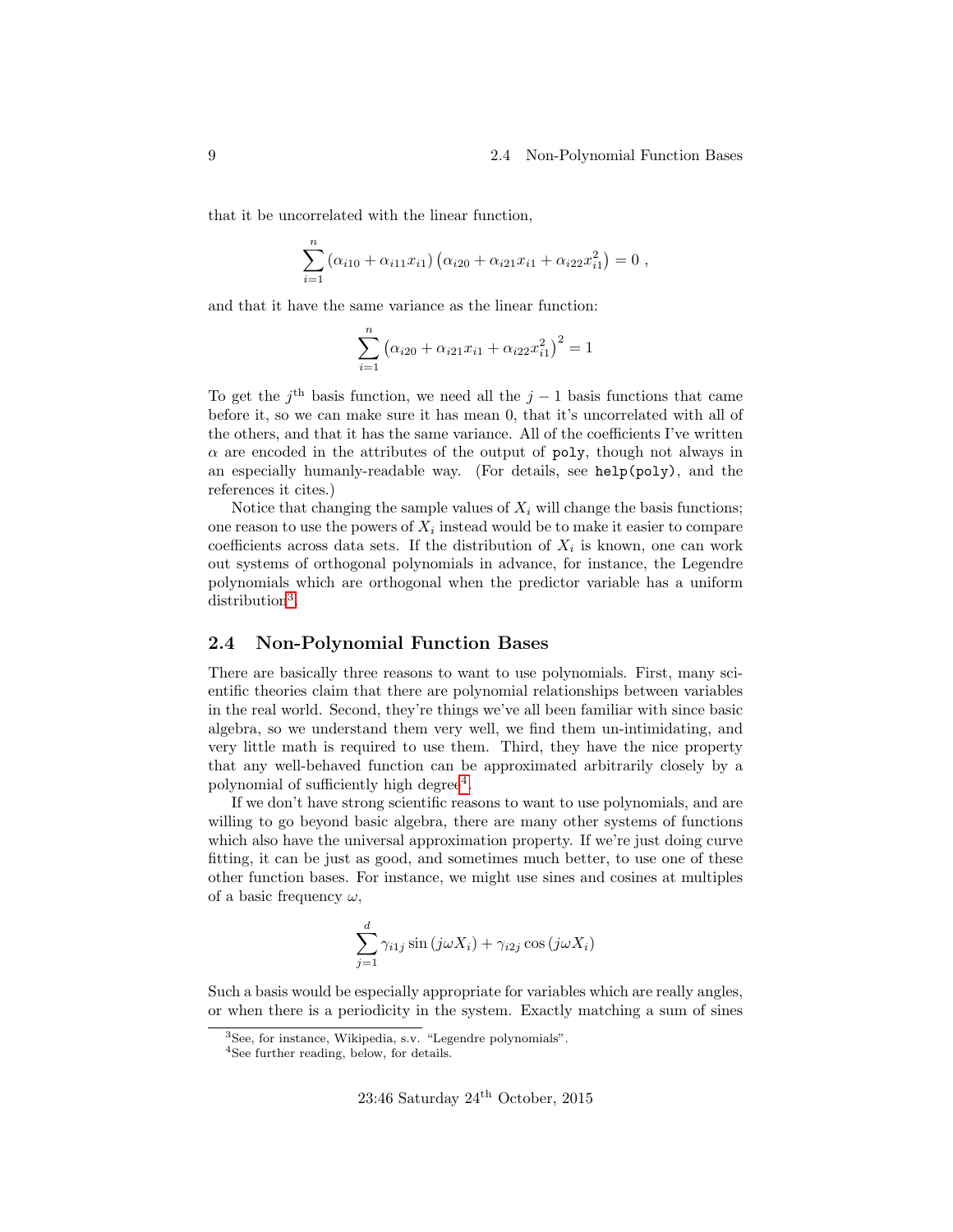and cosines like the above would require an infinite-order polynomial; conversely, matching a linear function with a sum of sines and cosines would require letting  $d \to \infty$ .

As this suggests, there is a bit of an art to picking a suitable function basis; as it also suggests, it's an area where knowledge of more advanced mathematics (specifically, functional analysis) can be really useful to actually doing statistics.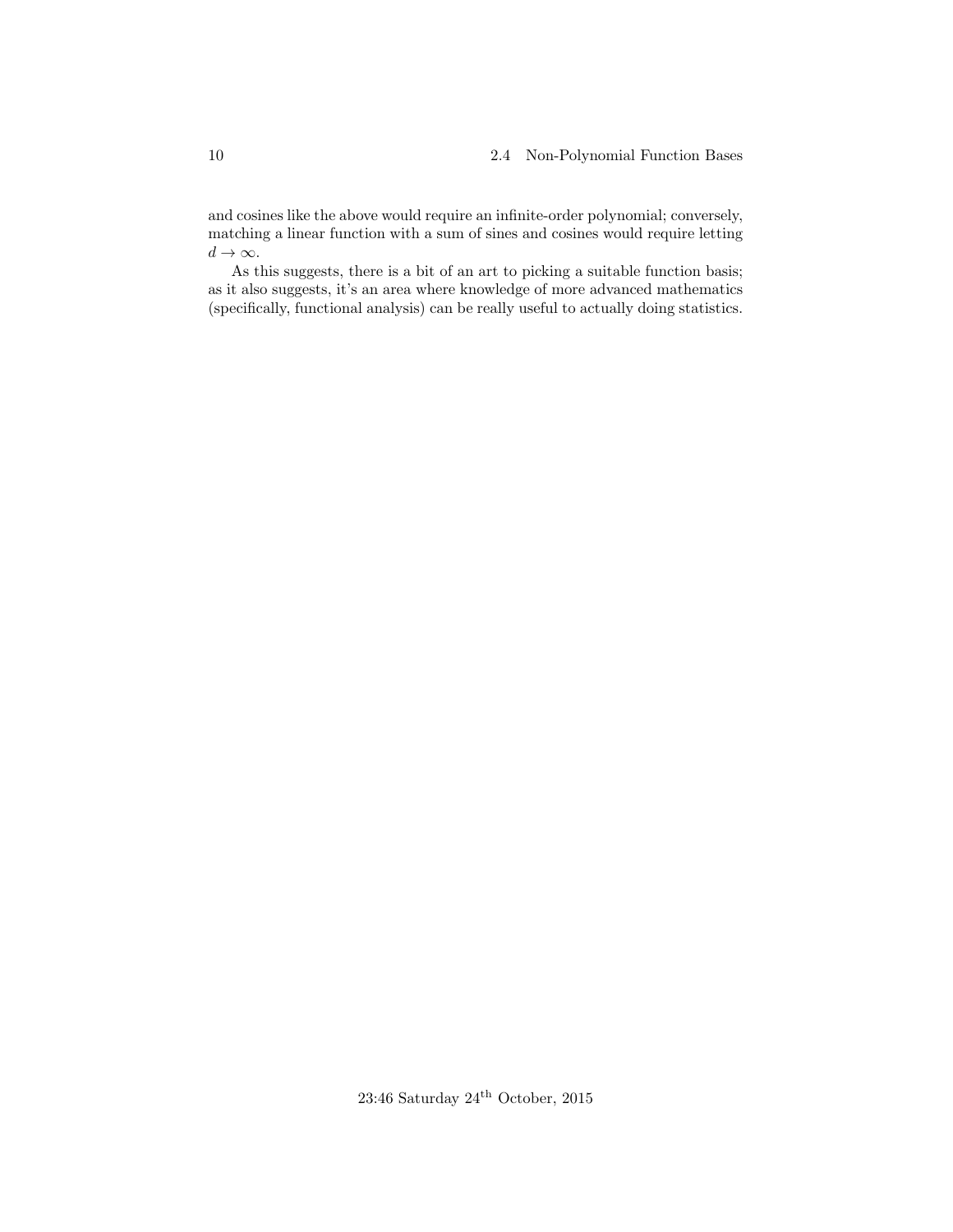# <span id="page-10-0"></span>3 Categorical Predictors

We often have variables which we think are related to Y which are not real numbers, but are qualitative rather than quantitative — answers to "what kind?" rather than to "how much?". For people, these might be things like sex, gender, race, caste, religious affiliation, education attainment, occupation, whether they've had chicken pox, whether they have previously defaulted on a loan, or their country of citizenship. For geographic communities (as in the data analysis project), state was a categorical variable, though not one we used because we didn't know how.

Some of these are purely qualitative, coming in distinct types, but with no sort of order or ranking implied; these are often specifically called "categorical", and the distinct values "categories". (The values are also called "levels", though that's not a good metaphor without an order.) Other have distinct levels which can be put in a sensible order, but there is no real sense that the *distance* between one level and the next is the same — they are **ordinal** but not **metric**. When it is necessary to distinguish non-ordinal categorical variables, they are often called nominal, to indicate that their values have names but no order.

In R, categorical variables are represented by a special data type called factor, which has as a sub-type for ordinal variables the data type ordered.

In this section, we'll see how to include both categorical and ordinal variables in multiple linear regression models, by coding them as numerical variables, which we know how to handle.

#### <span id="page-10-1"></span>3.1 Binary Categories

The simplest case is that of a binary variable  $B$ , one which comes in two qualitatively different types. To represent this in a format which fits with the regression model, we pick one of the two levels or categories as the "reference" or "baseline" category. We then add a column  $X_B$  to the design matrix x which indicates, for each data point, whether it belongs to the reference category  $(X_B = 0)$  or to the other category  $(X_B = 1)$ . This is called an **indicator variable** or **dummy** variable. That is, we code the qualitative categories as 0 and 1.

We then regress on the indicator variable, along with all of the others, getting the model

$$
Y = \beta_0 + \beta_B X_b + \beta_1 X_1 + \dots + \beta_p X_p + \epsilon
$$

The coefficient  $\beta_b$  is the expected difference in Y between two units which are identical, except that one of them has  $X_b = 0$  and the other has  $X_b = 1$ . That is, it's the expected difference in the response between members of the reference category and members of the other category, all else being equal. For this reason,  $\beta_B$  is often called the **contrast** between the two classes.

Geometrically, if we plot the expected value of Y against  $X_1, \ldots X_p$ , we will now get two regression surfaces: they will be parallel to each other, and offset by  $\beta_B$ . We thus have a model where each category gets its own intercept:  $\beta_0$ for the reference class,  $\beta_0 + \beta_B$  for the other class. You should, at this point,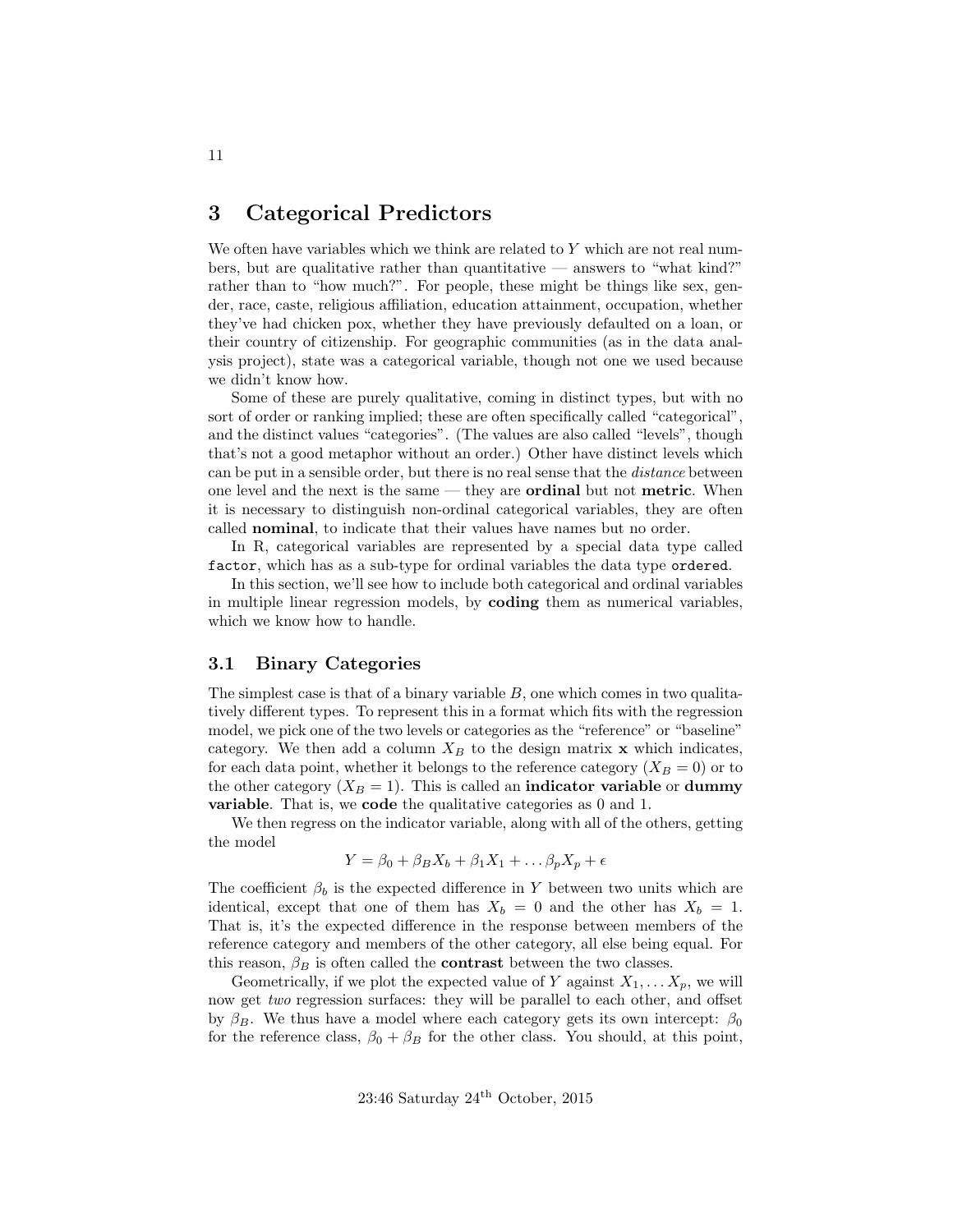convince yourself that if we had switched which class was the reference class, we'd get exactly the same slopes, only with the over-all intercept being  $\beta_0 + \beta_B$ and the contrast being  $-\beta_B$  (Exercise [1\)](#page-23-1).

In R If a data frame has a column which is a two-valued factor already, and it's included in the right-hand side of the regression formula, lm handles creating the column of indicator variables internally.

Here, for instance, we use a classic data set to regress the weight of a cat's heart on its body weight and its sex. (If it worked, such a model would be useful in gauging doses of veterinary heart medicines.)

```
library(MASS)
data(cats)
Hwt.lm <- lm(Hwt ~ Sex+Bwt, data=cats)
summary(Hwt.lm)
##
## Call:
## lm(formula = Hwt \tilde{\sigma} Sex + Bwt, data = cats)##
## Residuals:
## Min 1Q Median 3Q Max
## -3.5833 -0.9700 -0.0948 1.0432 5.1016
##
## Coefficients:
## Estimate Std. Error t value Pr(>|t|)
## (Intercept) -0.4149 0.7273 -0.571 0.569
## SexM -0.0821 0.3040 -0.270 0.788
## Bwt 4.0758 0.2948 13.826 <2e-16
##
## Residual standard error: 1.457 on 141 degrees of freedom
## Multiple R-squared: 0.6468,Adjusted R-squared: 0.6418
## F-statistic: 129.1 on 2 and 141 DF, p-value: < 2.2e-16
```
Sex is coded as F and M, and R's output indicates that it chose F as the reference category.

Diagnostics The mean of the residuals within each category is guaranteed to be zero (Exercise [2\)](#page-23-2), but they should also have the same variance and otherwise the same distribution, so there is still some point in plotting residuals against  $X_B$ . Sometimes a little jitter on the horizontal axis helps, or making a box-plot.

Inference There is absolutely nothing special about the inferential statistics for the estimated contrast  $\hat{\beta}_B$ . It works just like inference for any other regression coefficient.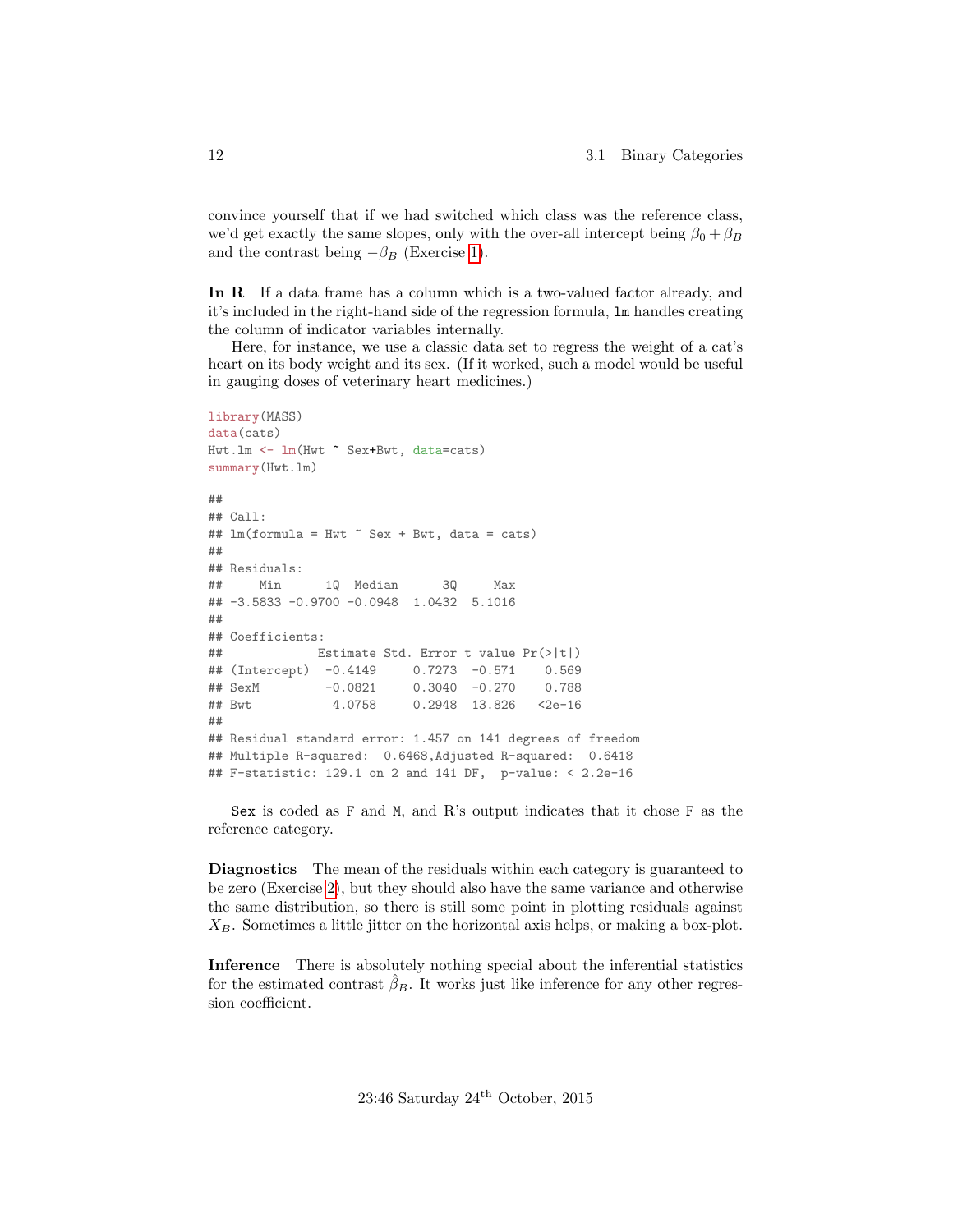Why not just split the data? If we want to give each class its own intercept, why not just split the data and estimate two models, one for each class? The answer is that sometimes we'll do just this, especially if there's a lot of data for each class. However, if the regression surfaces for the two categories really are parallel to each other, by splitting the data we're losing some precision in our estimate of the common slopes, without gaining anything. In fact, if the two surfaces are *nearly* parallel, for moderate sample sizes the small bias that comes from pretending the slopes are all equal can be overwhelmed by the reduction in variance.

Why not two columns? It's natural to wonder why we have to pick out one level as the reference, and estimate a contrast. Why not add two columns to x, one indicating each class? The problem is that then those two columns will be linearly dependent (they'll always add up to one), so the data would be collinear and the model in-estimable.

Why not two slopes? The model we've specified has two parallel regression surfaces, with the same slopes but different intercepts. We could also have a model with the same intercept across categories, but different slopes for each variable. Geometrically, this would mean that the regression surfaces weren't parallel, but would meet at the origin (and elsewhere). We'll see how to make that work when we deal with interactions in a few lectures. If we wanted different slopes and intercepts, we might as well just split the data.

Contrasts need contrasts Just as we can't estimate  $\beta_i$  if  $Var[X_i] = 0$ , we can't estimate any categorical contrasts if all the data points belong to the same category.

#### <span id="page-12-0"></span>3.1.1 "Adjusted effect of a category"

As I said,  $\beta_B$  is the expected difference in Y between two individuals which have the same value for all of the variables except the category. This is generally not the same as the difference in expectations between the two categories:

$$
\beta_B \neq \mathbb{E}\left[Y|X_B=1\right] - \mathbb{E}\left[Y|X_B=0\right]
$$

One of the few situations where  $\beta_B = \mathbb{E}[Y|X_B = 1] - \mathbb{E}[Y|X_B = 0]$  is when the distribution of all the other variables is the same between the categories. (Said another way, the categories are statistically independent of the other predictors.) Another is when there are no other predictors.

Because of this, it's very natural to want to interpret  $\beta_B$  as the difference in the response between the two groups, adjusting for all of the other variables. It's even common to talk about  $\beta_B$  as "the adjusted effect" of the category. As you might imagine, such interpretations come up all the time in disputes about discrimination.

Even leaving aside the emotional charge of such arguments, it is wise to be cautious about such interpretations, for several reasons.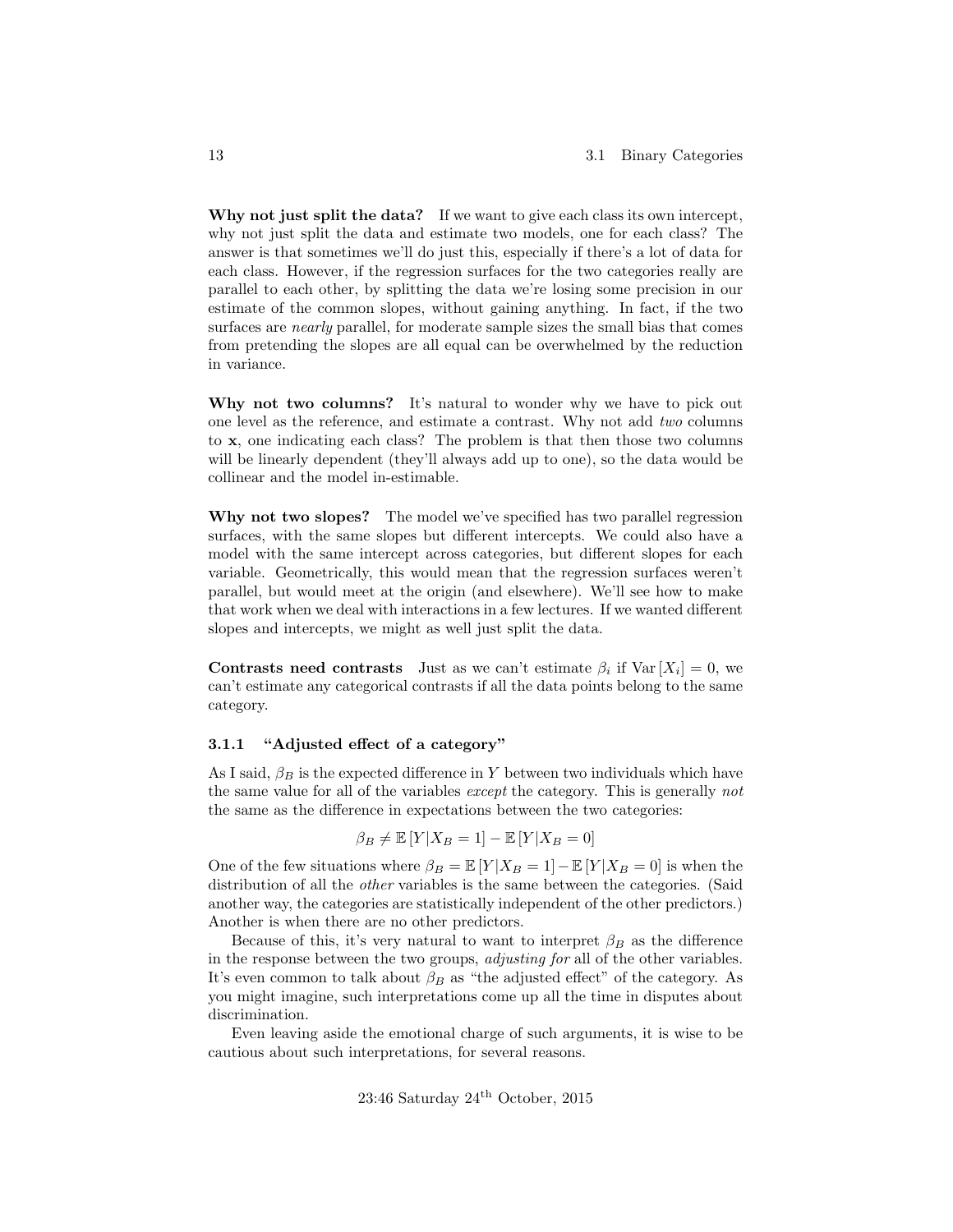- 1. The regression is only properly adjusting for all of the other variables if it's well-specified. If it's not, the contrast between the categories will also pick up some of the average difference in bias (due to getting the model wrong), which is not relevant.
- 2. As usual, finding that the contrast coefficient isn't significant doesn't necessarily mean there is no contrast! It means that the contrast, if there is one, can't be reliably distinguished from 0, which could be because it's very small or because we can't estimate it well. Again as usual, a confidence interval is called for.
- 3. It's not clear that we always do want to adjust for other variables, even when we can measure them. For instance, if economists in Lilliput found no effect on income between those who broke their eggs at the big end and those at the little end, after adjusting for education and occupational prestige [\(Swift, 1726\)](#page-23-3), that wouldn't necessarily settle the question of whether big-endians were discriminated against. After all, it might be that they have less access to education and high-paid jobs because they were big-endians. And this could be true even if Lilliputians were initially randomly assigned between big- and little- end-breaking. The same goes for finding that there is an "adjusted effect".

The last point brings us close to topics of causal inference, which we won't get to until 402. For now, a good rule of thumb is not to adjust for variables which might themselves be effects of the variable we're interested in.

#### <span id="page-13-0"></span>3.2 Categorical Variables with More than Two Levels

Suppose our categorical variable  $C$  has more than two levels, say  $k$  of them. We can handle it in almost exactly the same way as the binary case. We pick one level — it really doesn't matter which — as the reference level. We then introduce  $k-1$  columns into the design matrix **x**, which are indicators for the other categories. If, for instance,  $k = 3$  and the classes are North, South, West, we pick one level, say North, as the reference, and then add a column  $X_{\text{South}}$ which is 1 for data points in class South and 0 otherwise, and another column  $X_{\text{West}}$  which is 1 for data points in that class and 0 otherwise.

Having added these columns to the design matrix, we regress as usual, and get  $k-1$  contrasts. The over-all  $\beta_0$  is really the intercept for the reference class; the contrasts are added to  $\beta_0$  to get the intercept for each class. Geometrically, we now have k parallel regression surfaces, one for each level of the variable.

**Interpretation**  $\beta_{C=c}$  is the expected difference between two individuals who are otherwise identical, except that one is in the reference category and the other is in class c. The expected difference between two otherwise-identical individuals in two different categories, say  $c$  and  $d$ , is therefore the difference in their contrasts,  $\beta_{C=d} - \beta_{C=c}$ .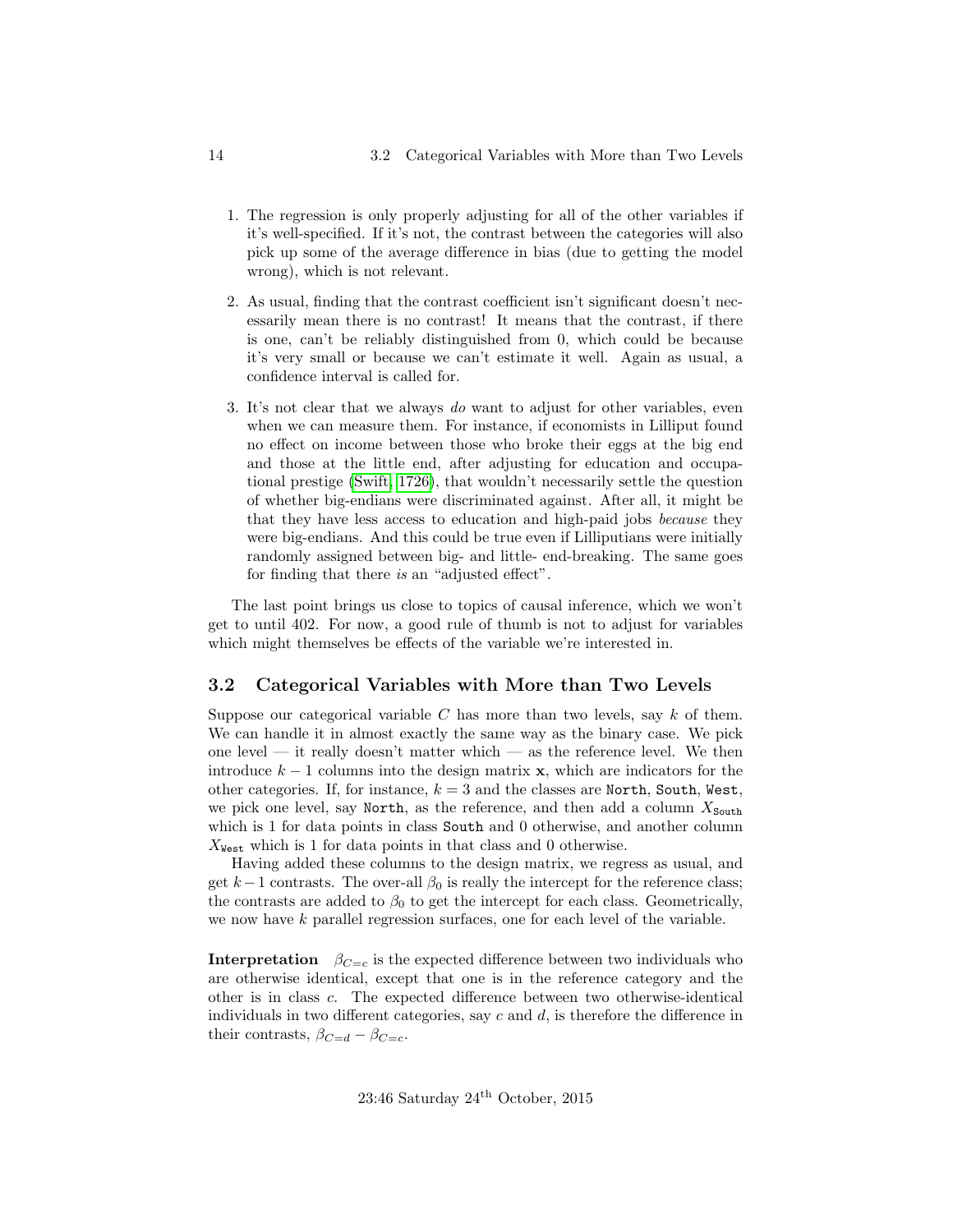Diagnostics and inference Work just the same as in the binary case.

Why not  $k$  columns? Because, just like in the binary case, that would make all those columns for that variable sum to 1, causing problems with collinearity.

**Contrasts need contrast** If we know there are  $k$  categories, but some of them don't appear in our data, we can't estimate their contrasts.

Category-specific slopes and splitting the data The same remarks apply as under binary predictor variables.

#### <span id="page-14-0"></span>3.3 Two, Three, Many Categorical Predictors

Nothing in what we did above requires that there be only one categorical predictor; the other variables in the model could be indicator variables for other categorical predictors. Nor do all the categorical predictors have to have the same number of categories. The only wrinkle with having multiple categories is that  $\beta_0$ , the over-all intercept, is now the intercept for individuals where all categorical variables are in their respective reference levels. Each combination of categories gets its own regression surface, still parallel to each other.

With multiple categories, it is natural to want to look at interactions — to let their be an intercept for left-handed little-endian plumber, rather than just adding up contrasts for being left-handed and being a little-endian and being a plumber. We'll look at that when we deal with interactions.

#### <span id="page-14-1"></span>3.4 Analysis of Variance: Only Categorical Predictors

A model in which there are only categorical predictors is, for historical reasons, often called an analysis of variance model. Estimating such a model presents absolutely no special features beyond what we have already covered, but it's worth a paragraph or two on the interpretation and the origins of such models.

Suppose, for simplicity, that there are two categorical predictors,  $B$  and  $C$ , and the reference level for each is written  $\emptyset$ . The conditional expectation of Y will be pinned down by giving a level for each, say  $b$  and  $c$ , respectively. Then

$$
\mathbb{E}[Y|B=b, C=c] = \beta_0 + \beta_b \delta_{b\emptyset} + \beta_c \delta_{c\emptyset}
$$

That is, we add the appropriate contrast for each categorical variable, and nothing else. (This presumes no interactions, a limitation which we'll lift next week.) Conversely, if we knew  $\mathbb{E}[Y|B = b, C = c]$  for every category, we could work out the contrasts without having to ever (explicitly) compute  $(\mathbf{x}^T\mathbf{x})^{-1}\mathbf{x}^T\mathbf{y}$ , which was a very real consideration before computation became so cheap<sup>[5](#page-14-2)</sup>. Obviously, however, it is not much of an issue now.

<span id="page-14-2"></span><sup>&</sup>lt;sup>5</sup>To see how, notice that  $\hat{\beta}_0$  can be estimated by the sample mean of all cases where  $B = \emptyset$ ,  $C = \emptyset$ . Then to get, say,  $\beta_b$ , we average the difference in means between cases where  $B = b, C = c$  and  $B = \emptyset, C = c$  for each level c of the other variable. (This averaging of differences eliminates the contribution from  $\beta_c$ .)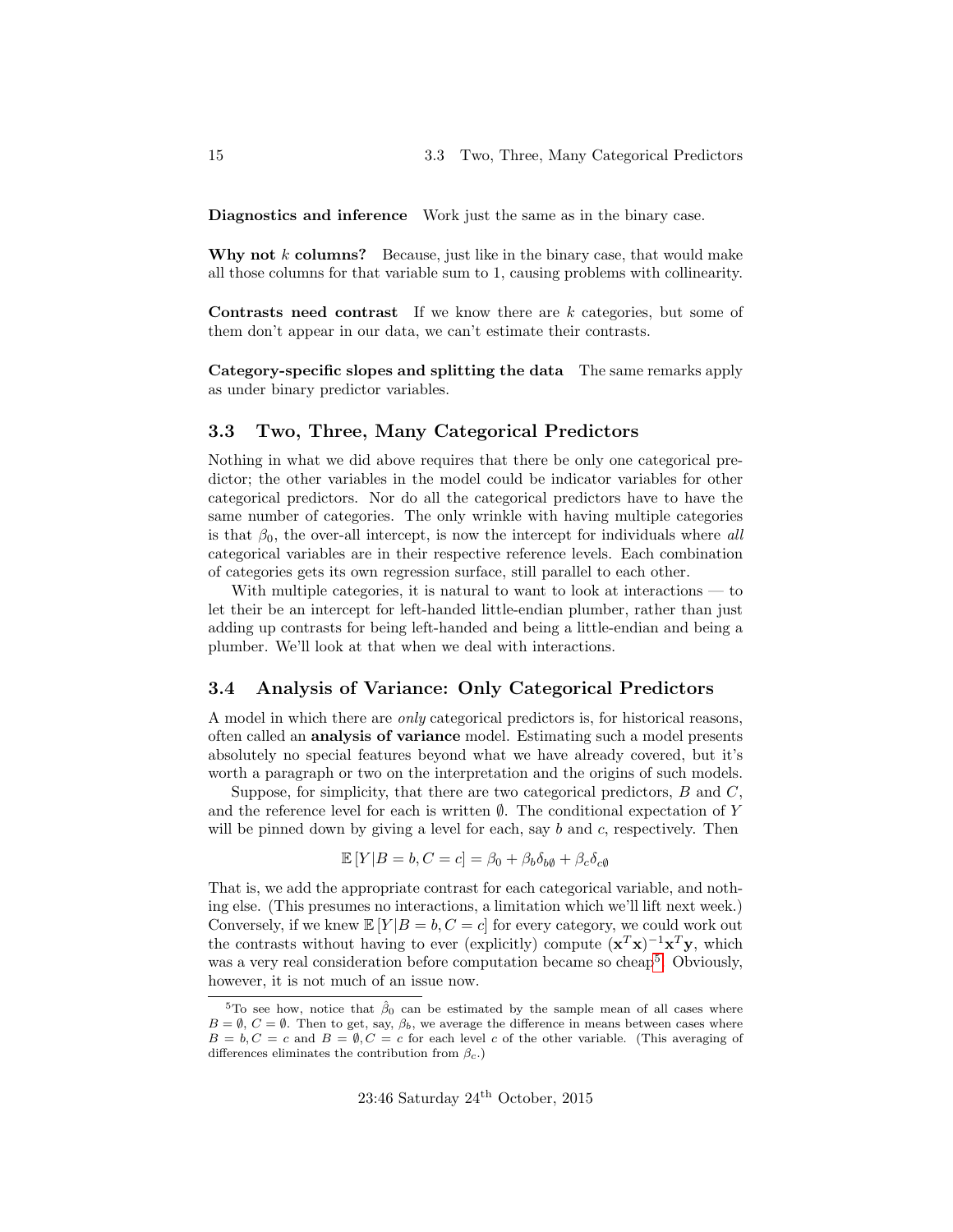As for the name, it arises from the basic probability fact sometimes called the "law of total variance":

$$
Var[Y] = Var[\mathbb{E}[Y|X]] + \mathbb{E}[Var[Y|X]]
$$

If X is our complete set of categorical variables, each of which defines a group, this says "The total variance of the response is the variance in average responses across groups, plus the average variance within a group". Thus, after estimating the contrasts, we have decomposed or analyzed the variance in  $Y$  into betweengroup and across-group variance. This was extremely useful in the early days of agricultural and industrial experimentation, but has frankly become a bit of a fossil, if not a fetish.

An "analysis of covariance" model is just a regression with both qualitative and quantitative predictors.

#### <span id="page-15-0"></span>3.5 Ordinal Variables

An ordinal variable, as I said, is one where the qualitatively-distinct levels can be put in a sensible order, but there's no implication that the distance from one level to the next is constant. At our present level of sophistication, we have basically two ways to handle them:

- 1. Ignoring the ordering and treat them like nominal categorical variables.
- 2. Ignoring the fact that they're only ordinal and not metric, assign them numerical codes (say  $1, 2, 3, \ldots$ ) and treat them like ordinary numerical variables.

The first procedure is unbiased, but can end up dealing with a lot of distinct coefficients. It also has the drawback that if the relationship between Y and the categorical variable is monotone, that may not be respected by the coefficients we estimate. The second procedure is very easy, but usually without any substantive or logical basis. It implies that each step up in the ordinal variable will predict exactly the *same* difference in  $Y$ , and why should that be the case? If, after treating an ordinal variable like a nominal one, we get contrasts which are all (approximately) equally spaced, we might then try the second approach.

Other procedures for ordinal variables which are, perhaps, more conceptually satisfying need much more math than we're presuming here; see the further reading.

#### <span id="page-15-1"></span>3.6 Detailed R Example

The data set for the first data analysis project included a categorical variable, State, which we did not use. Let's try adding it to the model.

First, let's do some basic counting and examination: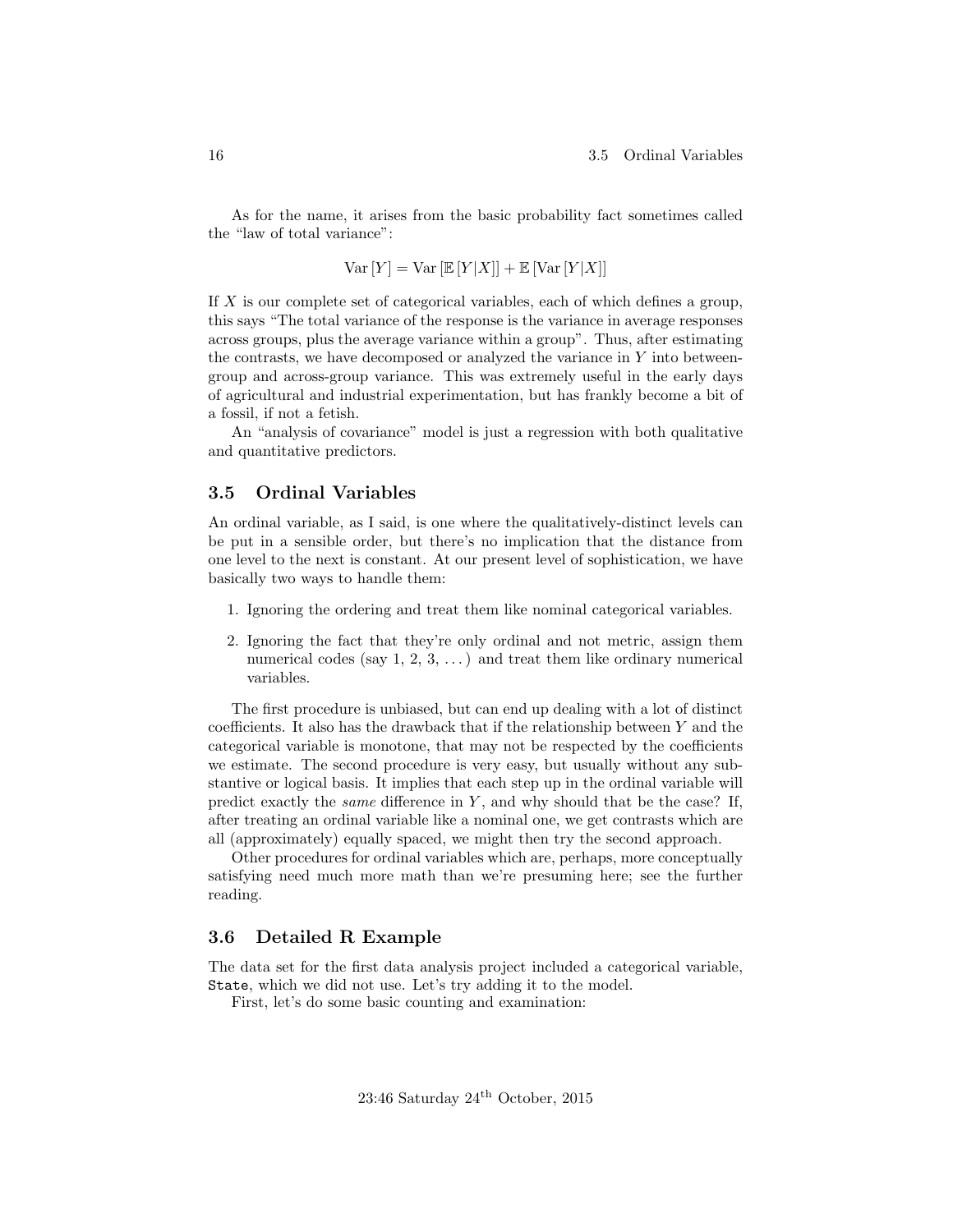```
# How many levels does State have?
nlevels(mobility$State)
```
## [1] 51

```
# What are they?
levels(mobility$State)
```
## [1] "AK" "AL" "AR" "AZ" "CA" "CO" "CT" "DC" "DE" "FL" "GA" "HI" "IA" "ID" ## [15] "IL" "IN" "KS" "KY" "LA" "MA" "MD" "ME" "MI" "MN" "MO" "MS" "MT" "NC" ## [29] "ND" "NE" "NH" "NJ" "NM" "NV" "NY" "OH" "OK" "OR" "PA" "RI" "SC" "SD" ## [43] "TN" "TX" "UT" "VA" "VT" "WA" "WI" "WV" "WY"

There are 51 levels for State, as there should be, corresponding to the 50 states and the District of Columbia. We see that these are given by the twoletter postal codes, in alphabetical order.

Running a model with State and Commute as the predictors, we therefore expect to get 52 coefficients (1 intercept, 1 slope, and  $51-1 = 50$  contrasts). R will calculate contrasts from the first level, which here is AK, or Alaska.

```
mob.state <- lm(Mobility ~ Commute + State, data=mobility)
signif(coefficients(mob.state),3)
```

| ## | (Intercept)    | Commute  | StateAL        | StateAR  | StateAZ     | StateCA     |
|----|----------------|----------|----------------|----------|-------------|-------------|
| ## | 0.018400       | 0.126000 | $-0.005600$    | 0.001840 | 0.007290    | 0.031500    |
| ## | <b>StateCO</b> | StateCT  | StateDC        | StateDE  | StateFL     | StateGA     |
| ## | 0.044100       | 0.021500 | 0.071300       | 0.007460 | 0.004160    | $-0.022000$ |
| ## | StateHI        | StateIA  | StateID        | StateIL  | StateIN     | StateKS     |
| ## | 0.029100       | 0.052200 | 0.029700       | 0.013200 | 0.010000    | 0.042400    |
| ## | StateKY        | StateLA  | StateMA        | StateMD  | StateME     | StateMI     |
| ## | 0.011900       | 0.021100 | 0.001230       | 0.018700 | 0.004710    | 0.005230    |
| ## | StateMN        | StateMO  | StateMS        | StateMT  | StateNC     | StateND     |
| ## | 0.055300       | 0.011900 | $-0.018700$    | 0.045200 | $-0.011400$ | 0.146000    |
| ## | StateNE        | StateNH  | StateNJ        | StateNM  | StateNV     | StateNY     |
| ## | 0.060400       | 0.032200 | 0.062700       | 0.006670 | 0.045400    | 0.022300    |
| ## | StateOH        | StateOK  | StateOR        | StatePA  | StateRI     | StateSC     |
| ## | $-0.000559$    | 0.036000 | 0.013800       | 0.035000 | 0.022400    | $-0.019300$ |
| ## | StateSD        | StateTN  | <b>StateTX</b> | StateUT  | StateVA     | StateVT     |
| ## | 0.042300       | 0.000761 | 0.032200       | 0.060500 | 0.014100    | 0.017300    |
| ## | StateWA        | StateWI  | StateWV        | StateWY  |             |             |
| ## | 0.025800       | 0.031700 | 0.057800       | 0.061200 |             |             |
|    |                |          |                |          |             |             |

In the interest of space, I won't run summary on this, but you can. You will find that quite a few of the contrasts are statistically significant. We'd expect about  $50 \times 0.05 = 2.5$  to be significant at the 5% level, even if all the true contrasts were zero, but many more them are than this baseline. As usual, of course, it doesn't mean the model is right; it just means that if we were going to put in an intercept, a slope for Commute, and a contrast for every other state, we should really put in contrasts for those states as well.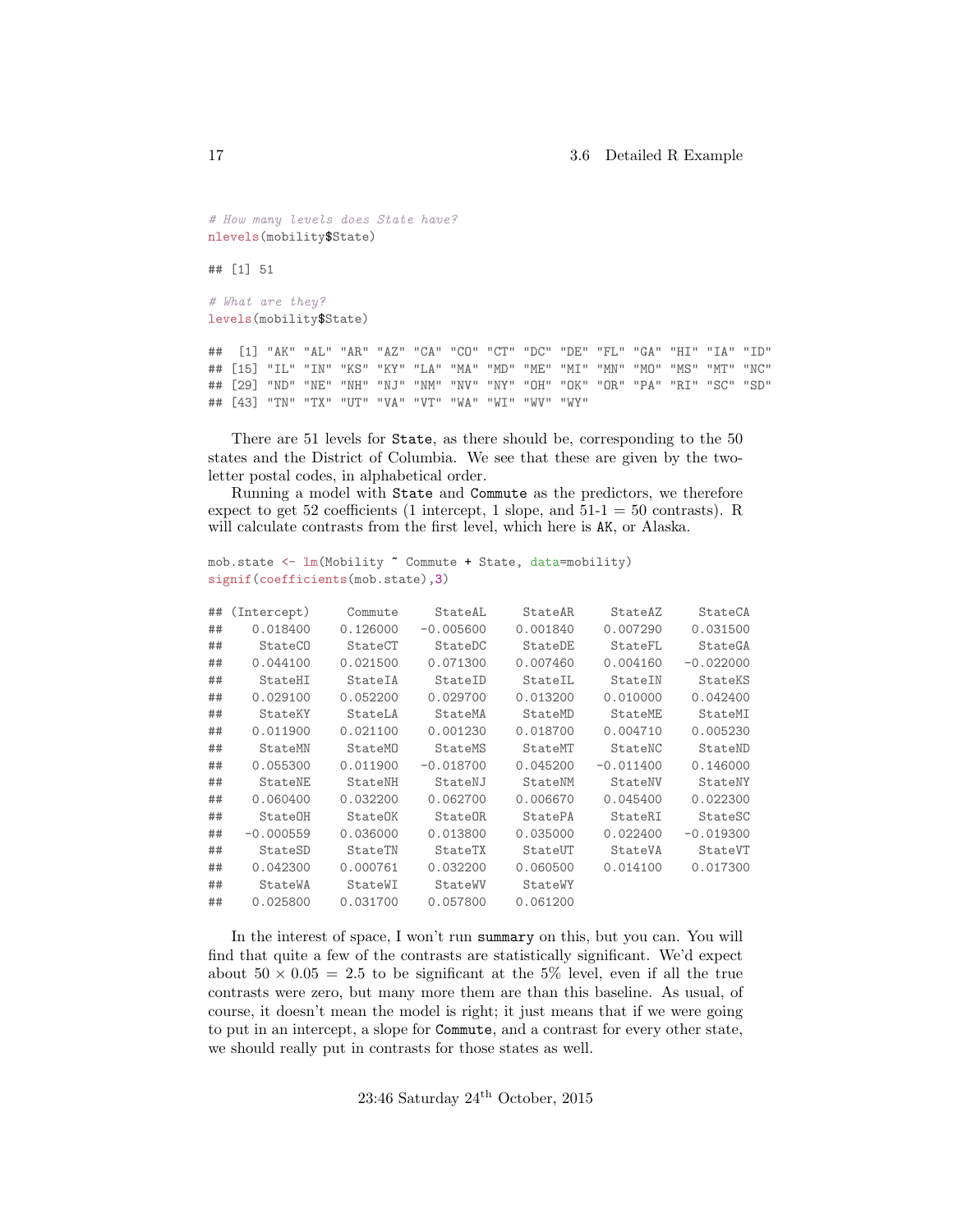```
# Set up a function to make maps
  # "Terrain" color levels set based on quantiles of the variable being plotted
# Inputs: vector to be mapped over the data frame; number of levels to
  # use for colors; other plotting arguments
# Outputs: invisibly, list giving cut-points and the level each observation
  # was assigned
mapper \leq function(z, levels, ...) {
    # Which quantiles do we need?
   probs <- seq(from=0, to=1, length.out=(levels+1))
    # What are those quantiles?
   z.quantiles <- quantile(z, probs)
    # Assign each observation to its quantile
    z.categories <- cut(z, z.quantiles, include.lowest=TRUE)
    # Make up a color scale
    shades <- terrain.colors(levels)
    plot(x=mobility$Longitude, y=mobility$Latitude,
         col=shades[z.categories], ...)
    invisible(list(quantiles=z.quantiles, categories=z.categories))
}
```
FIGURE 2: Function for making maps, from the model DAP 1.

One issue with the simple linear regression from the DAP was that its residuals were very strongly correlated spatially. We might hope that adding all these state-by-state contrasts has gotten rid of some of that correlation.

When we have a large number of categories, it's often tempting to try compressing them to a smaller number, by grouping together some of the levels. If we do this right, we reduce the variance in our estimates of the coefficients, while introducing little (if any) bias.

To illustrate this, let's try boiling down the 51 states (and DC) into two categories: the South versus the rest of the country. The South has long been quite distinct from the rest of the country culturally, politically and economically, in ways which are, plausibly, very relevant to economic mobility. More relevantly, when we looked at the residuals in the DAP, there was a big cluster of negative residuals in the southeastern part of the map. To make this concrete, I'll define the South as consisting of those states which joined the Confederacy during the Civil War (Alabama, Arkansas, Florida, Georgia, Louisiana, Mississippi, North Carolina, South Carolina, Tennessee, Texas and Virginia).

Let's start by adding the relevant column to the data frame:

```
# The states of the Confederacy
Confederacy <- c("AR", "AL", "FL", "GA", "LA", "MS", "NC", "SC", "TN", "TX", "VA")
mobility$Dixie <- mobility$State %in% Confederacy
```
The new Dixie column of mobility will contain the values TRUE, for each community located in one of those states, and FALSE, for the rest. R will in such circumstances treat FALSE as the reference category.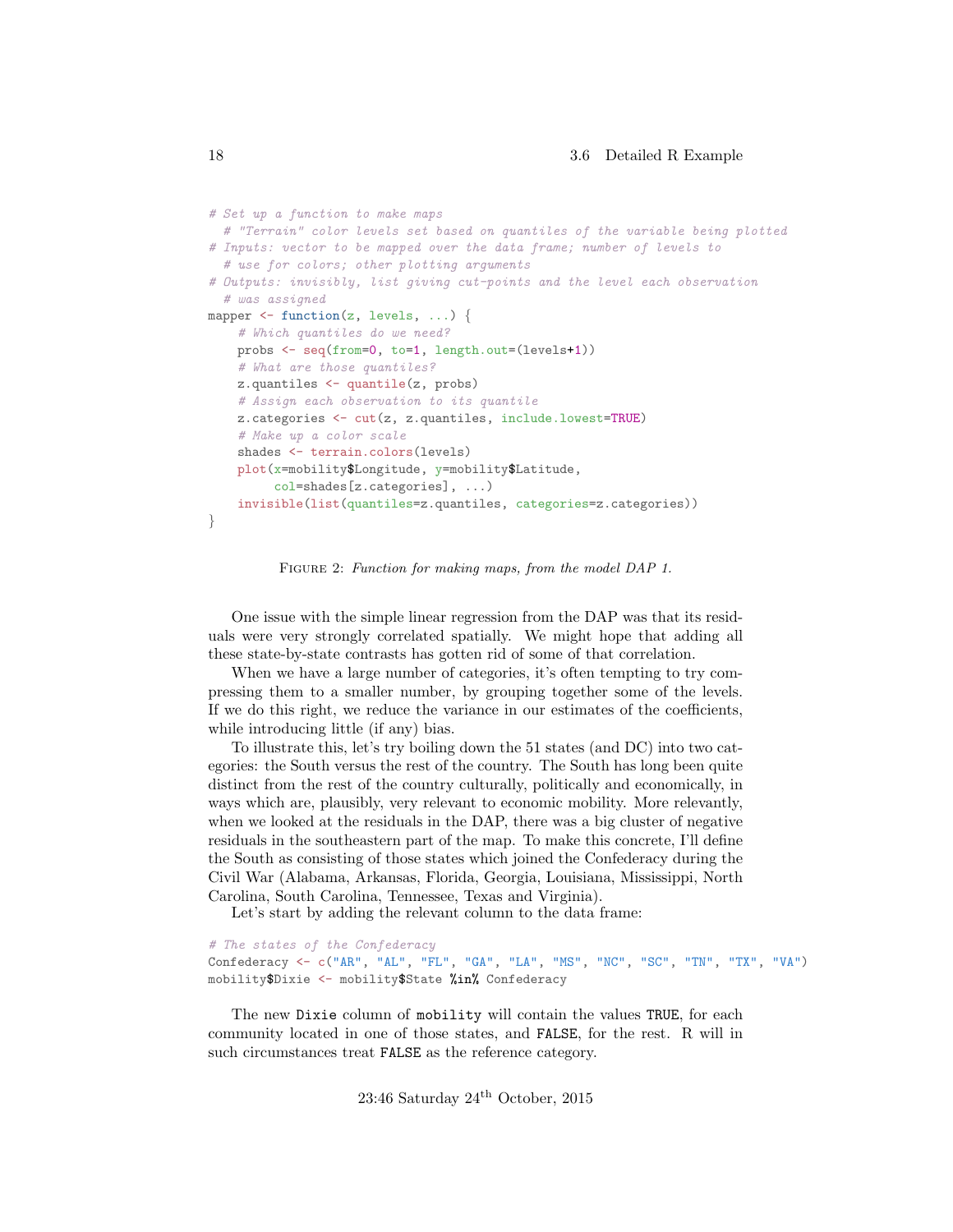

FIGURE 3: Map of residuals from a basline linear regression of the rate of economic  $mobility\ on\ the\ fraction\ of\ workers\ with\ short\ commutes.$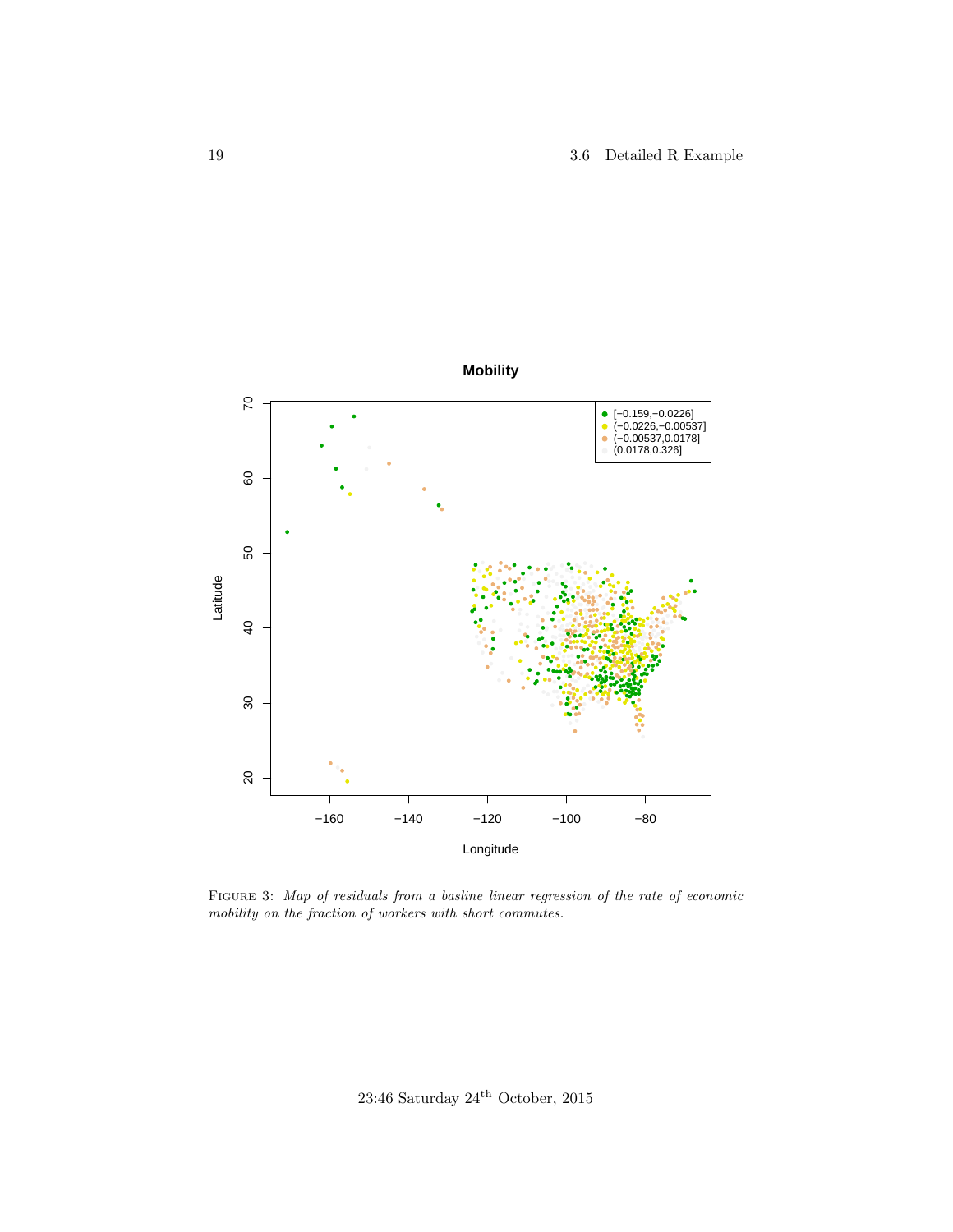

residuals.state.map <- mapper(residuals(mob.state), levels=4, pch=19, cex=0.5, xlab="Longitude", ylab="Latitude", main="Mobility") legend("topright", legend=levels(residuals.state.map\$categories), pch=19, col=terrain.colors(4), cex=0.8)

FIGURE 4: Map of the residuals for the model with state-level contrasts. (See Figure [2](#page-17-0) for the mapper function.)

23:46 Saturday  $24^{\rm th}$  October, 2015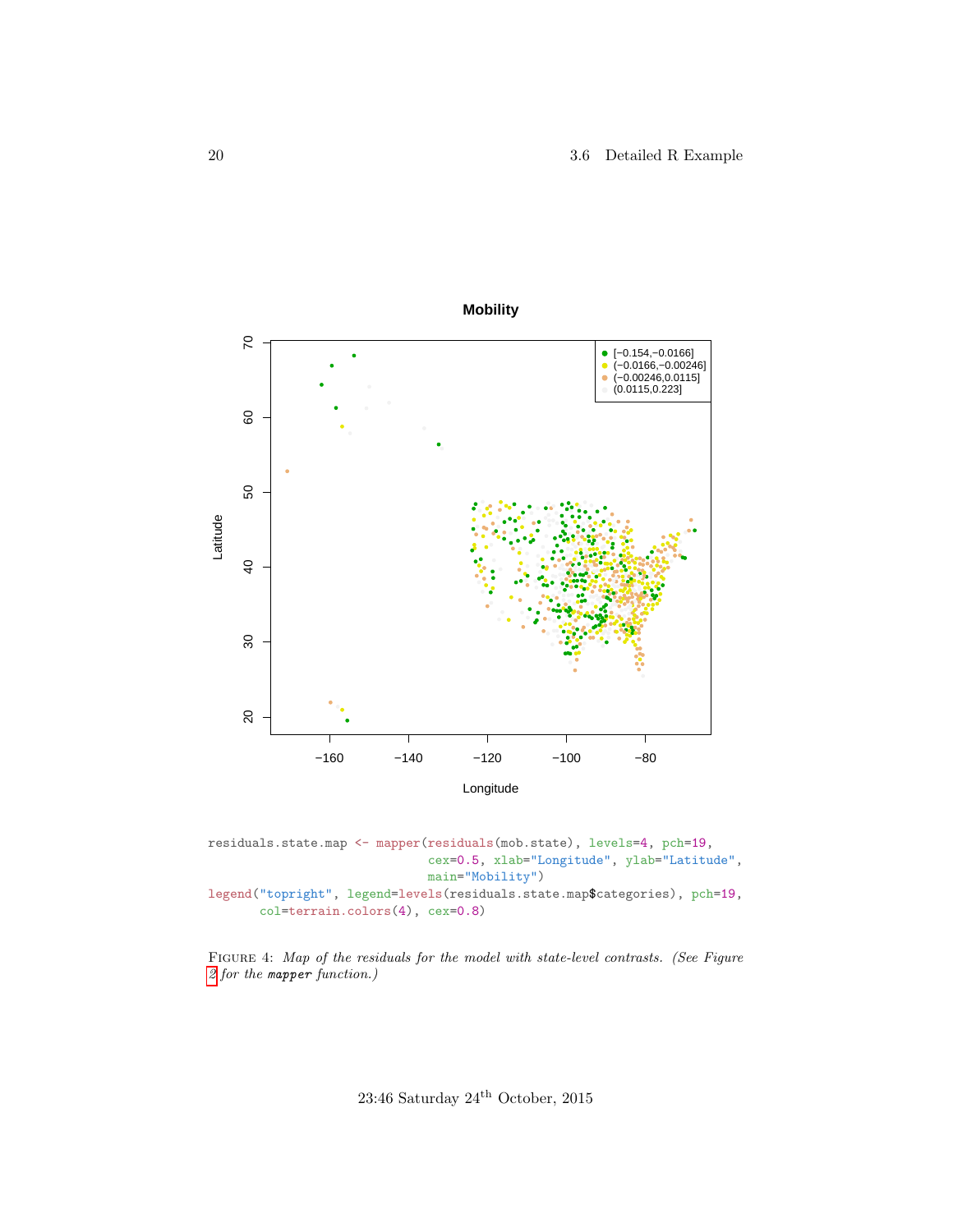```
mob.dixie <- lm(Mobility ~ Commute + Dixie, data=mobility)
signif(coefficients(summary(mob.dixie)),3)
## Estimate Std. Error t value Pr(>|t|)
## (Intercept) 0.0190 0.00607 3.13 1.84e-03
## Commute 0.1950 0.01180 16.50 2.94e-52
                                -6.14 1.37e-09
```
The contrast for the old Confederacy versus the rest of the country is negative, meaning those states have lower levels of economic mobility, and highly statistically significant. Of course, the model could still be wrong. The residuals, while better than a model with no geographic contrasts, don't look as random as in the one with contrasts for each state.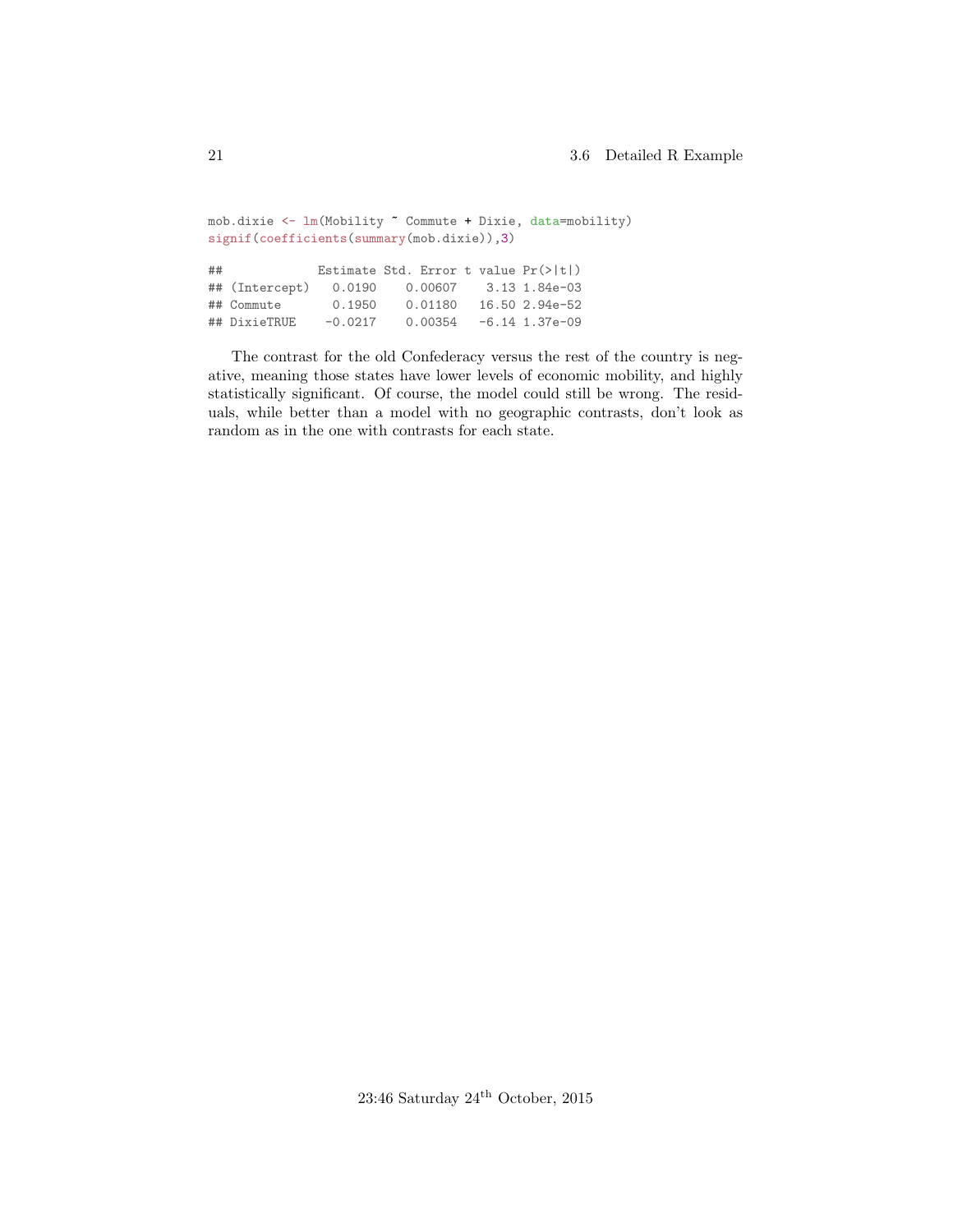

residuals.dixie.map <- mapper(residuals(mob.dixie), levels=4, pch=19, cex=0.5, xlab="Longitude", ylab="Latitude", main="Mobility") legend("topright", legend=levels(residuals.dixie.map\$categories), pch=19, col=terrain.colors(4), cex=0.8)

FIGURE 5: Map of the residuals from the model based on Commute, and a categorical contrast between the old Confederacy and the rest of the country.

23:46 Saturday  $24^{\rm th}$  October, 2015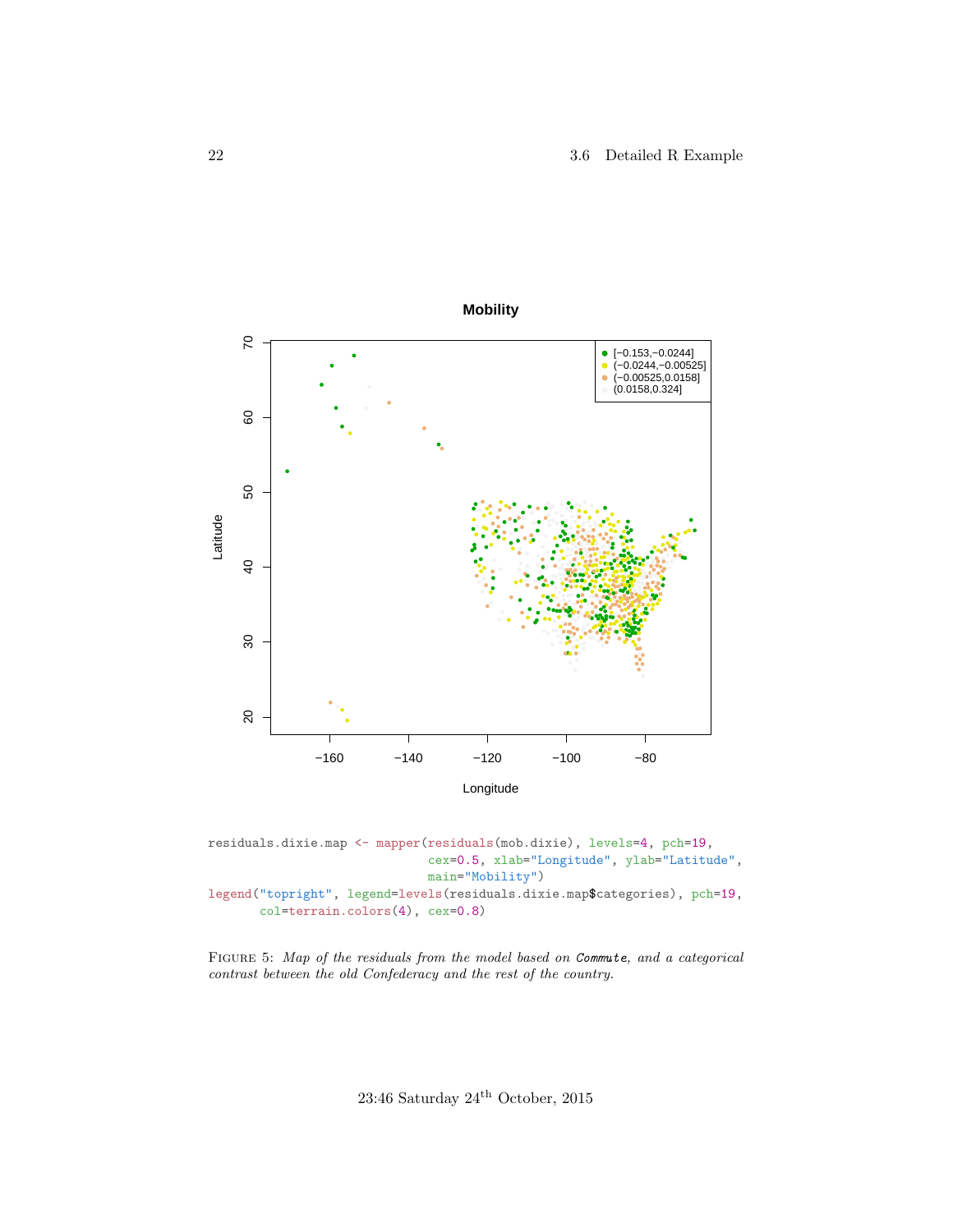# <span id="page-22-0"></span>4 Further Reading

Polynomial regression and categorical predictors are both ancient topics; I don't know who first introduced either.

The above discussion has assumed that when we use a polynomial, we use the *same* polynomial for all values of  $X_i$ . An alternative is to use different, loworder polynomials in different regions. If these piecewise polynomial functions are required to be continuous, they are called splines, and regression with splines will occupy us for much of 402, because it gives us ways to tackle lots of the issues with polynomials, like over-fitting [\(Shalizi, forthcoming,](#page-23-4) chs. 8 and 9). Personally, I have found splines to almost always be a better tool than polynomial regression, but they do demand a bit more math.

The matter of "adjusted effects" and causal inference will occupy us for about the last quarter of 36-402.

[Tutz](#page-23-5) [\(2012\)](#page-23-5) is a thorough and modern survey of regression with categorical response variables. We will go over this in some detail in 402, but his book covers many topics we won't have time for.

[Winship and Mare](#page-24-0) [\(1984\)](#page-24-0) proposes some interesting techniques for dealing with ordinal variables, under the (strong) assumption that they arise from taking continuous variables and breaking them into discrete categories. This seems to require rather strong assumptions about the measurement process. Another direction we could go would be to estimate a separate contrast for each level of an ordinal variable (except the lowest), but require these to be either all increasing or all decreasing, so the response to the ordinal variable was monotone. This would mean solving a constrained least squares (or maximum likelihood) problem to get the estimates, not an unconstrained on. Worse, the constraints would be a somewhat awkward set of inequalities. Still, it's do-able in principle, though I don't know of a straightforward R implementation.

Analysis of variance models were introduced by R. A. Fisher, probably the greatest statistician who ever lived, in connection with problems in genetics and in designing and interpreting experiments. They have given rise to a huge literature and an elaborate system of notation and terminology, much of which boils down to short-cuts for computing regression estimates when the design matrix x has very special structure. As I said, there were many decades when such short-cuts were vital, but I am frankly skeptical how much value these techniques retain in the present day. In the interest of balance, see [Gelman](#page-23-6) [\(2005\)](#page-23-6) for a contrary view.

I mentioned that one reason to use polynomials is that any well-behaved function can be approximated arbitrarily closely by polynomials of sufficiently high degree. Obviously "well-behaved" needs a proper definition, as (perhaps less obviously) does "approximated arbitrarily closely". What I had in mind was the Stone-Weierstrass theorem, which states that you can pick any continuous function f, interval [a, b], and tolerance  $\epsilon > 0$  you like, and I can find some

23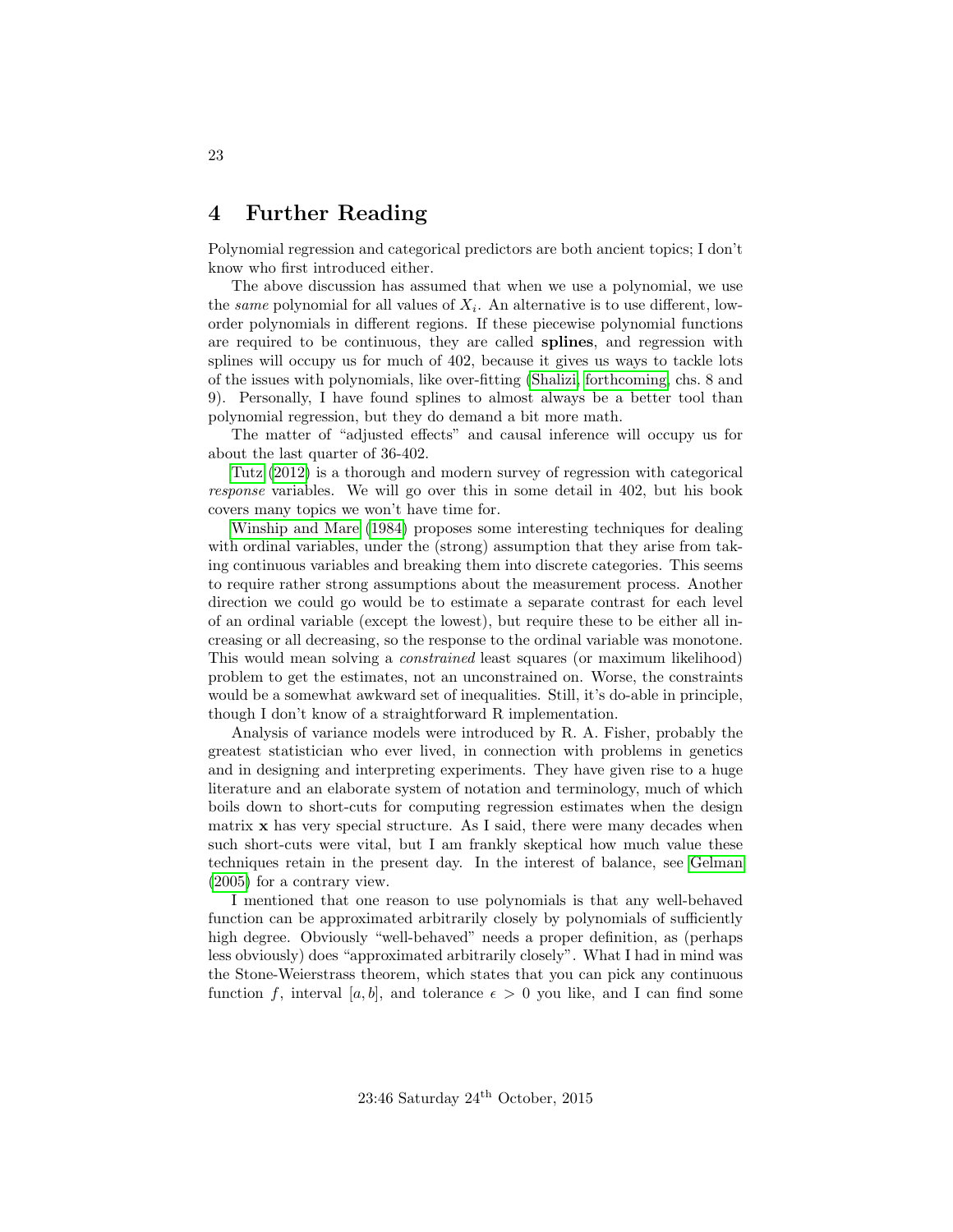polynomial which is within  $\epsilon$  of f everywhere on the interval,

$$
\max_{a \le x \le b} \left| f(x) - \sum_{j=1}^d \gamma_j x^j \right| \le \epsilon
$$

provided there is no limit on the order d or the magnitude of the coefficients  $\gamma_i$ . This is a standard result of real analysis, which will be found in almost textbook on that subject, or on functional analysis or approximation theory. There are parallel results for other function bases.

### <span id="page-23-0"></span>5 Exercises

<span id="page-23-1"></span>To think through or practice on, not to hand in.

1. Consider regressing Y on a binary categorical variable B, plus some other predictors. Suppose we switch which level is the reference category and which one is contrasted with it. Show that this produces the following changes to the parameters, and leaves all the others unchanged:

$$
\beta_0 \rightarrow \beta_0 + \beta_B \tag{1}
$$

$$
\beta_B \rightarrow -\beta_B \tag{2}
$$

*Hint:* Show that the change to the indicator variable is  $X_B \to 1 - X_B$ .

<span id="page-23-2"></span>2. Consider again regressing Y on a binary variable  $B$ , plus some other predictors, and estimating all coefficients by least squares. Show that the average of all residuals where  $X_B = 1$  must be exactly 0, as must the average of all residuals where  $X_B = 0$ . Hint: Use the estimating equations to show  $\sum_i e_i = 0$ ,  $\sum_i e_i x_{Bi} = 0$ , and algebra to show  $\sum_i e_i (1 - x_{Bi}) = 0$ .

# References

- <span id="page-23-6"></span>Gelman, Andrew (2005). "Analysis of Variance — Why It Is More Important than Ever." Annals of Statistics, 33: 1–53. URL [http://projecteuclid.](http://projecteuclid.org/euclid.aos/1112967698) [org/euclid.aos/1112967698](http://projecteuclid.org/euclid.aos/1112967698). [doi:10.1214/009053604000001048.](http://dx.doi.org/10.1214/009053604000001048)
- <span id="page-23-4"></span>Shalizi, Cosma Rohilla (forthcoming). Advanced Data Analysis from an Elemntary Point of View. Cambridge, England: Cambridge University Press. URL <http://www.stat.cmu/~cshalizi/ADAfaEPoV>.
- <span id="page-23-3"></span>Swift, Jonathan (1726). Gulliver's Travels. London: Benjamin Motte. URL <http://www.gutenberg.org/ebooks/829>. Originally published as Travels into Several Remote Nations of the World. In Four Parts. By Lemuel Gulliver, First a Surgeon, and then a Captain of several Ships.
- <span id="page-23-5"></span>Tutz, Gerhard (2012). Regression for Categorical Data. Cambridge, England: Cambridge University Press.